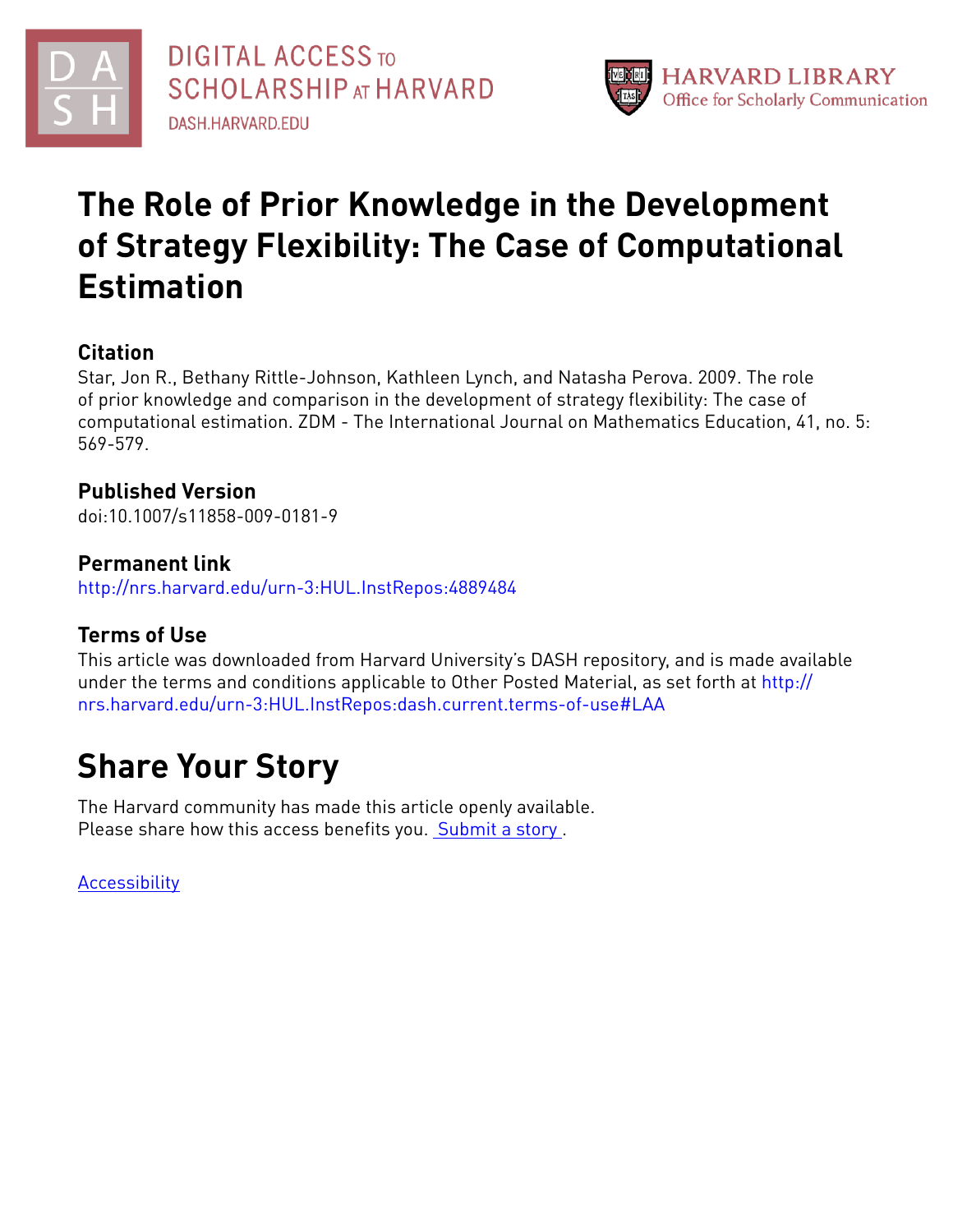### **Running head: PRIOR KNOWLEDGE AND FLEXIBILITY**

# **The Role of Prior Knowledge in the Development of Strategy Flexibility: The Case of Computational Estimation**

Jon R. Star

*Harvard University*

Bethany Rittle-Johnson

*Vanderbilt University*

Kathleen Lynch and Natasha Perova

*Harvard University*

Paper submitted to the special issue of ZDM – *International Journal of Mathematics Education* Original submission: October 2008 Revision: February 2009

*Correspondence* should be addressed to: Jon R. Star, Graduate School of Education, Harvard University, 442 Gutman Library, 6 Appian Way, Cambridge, Massachusetts, 02138, USA. 01-617-496-2511 (voice), 01-617-496-3095 (fax), jon\_star@harvard.edu.

*Acknowledgements*. Thanks to the University School of Nashville and Hale County Schools for participating in this research. Thanks also to Holly Harris for her help in collecting, coding and analyzing the data reported here. This research was supported with funding from U.S. Department of Education grant R305H050179.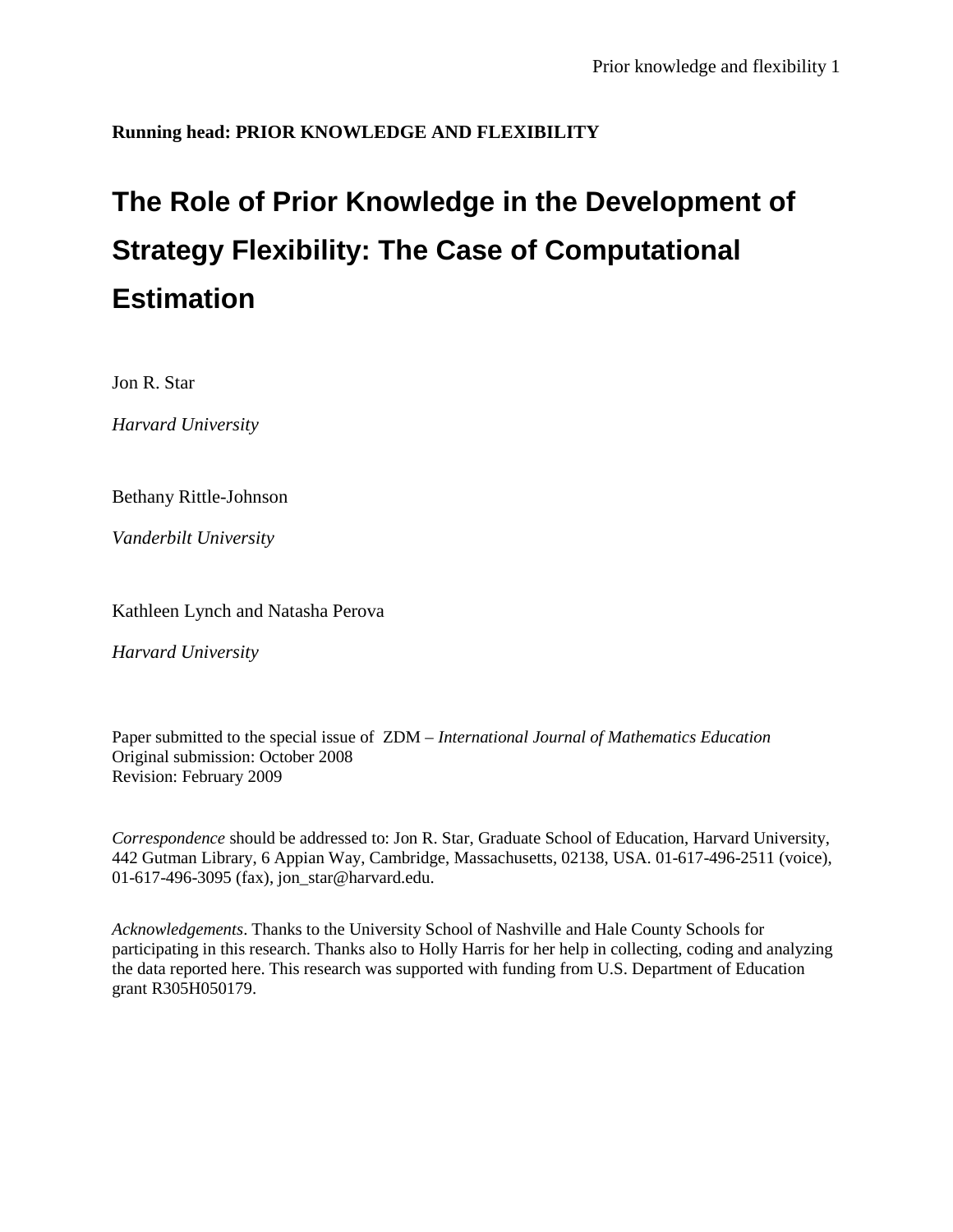**Running head: PRIOR KNOWLEDGE AND FLEXIBILITY**

# **The Role of Prior Knowledge in the Development of Strategy Flexibility: The Case of Computational Estimation**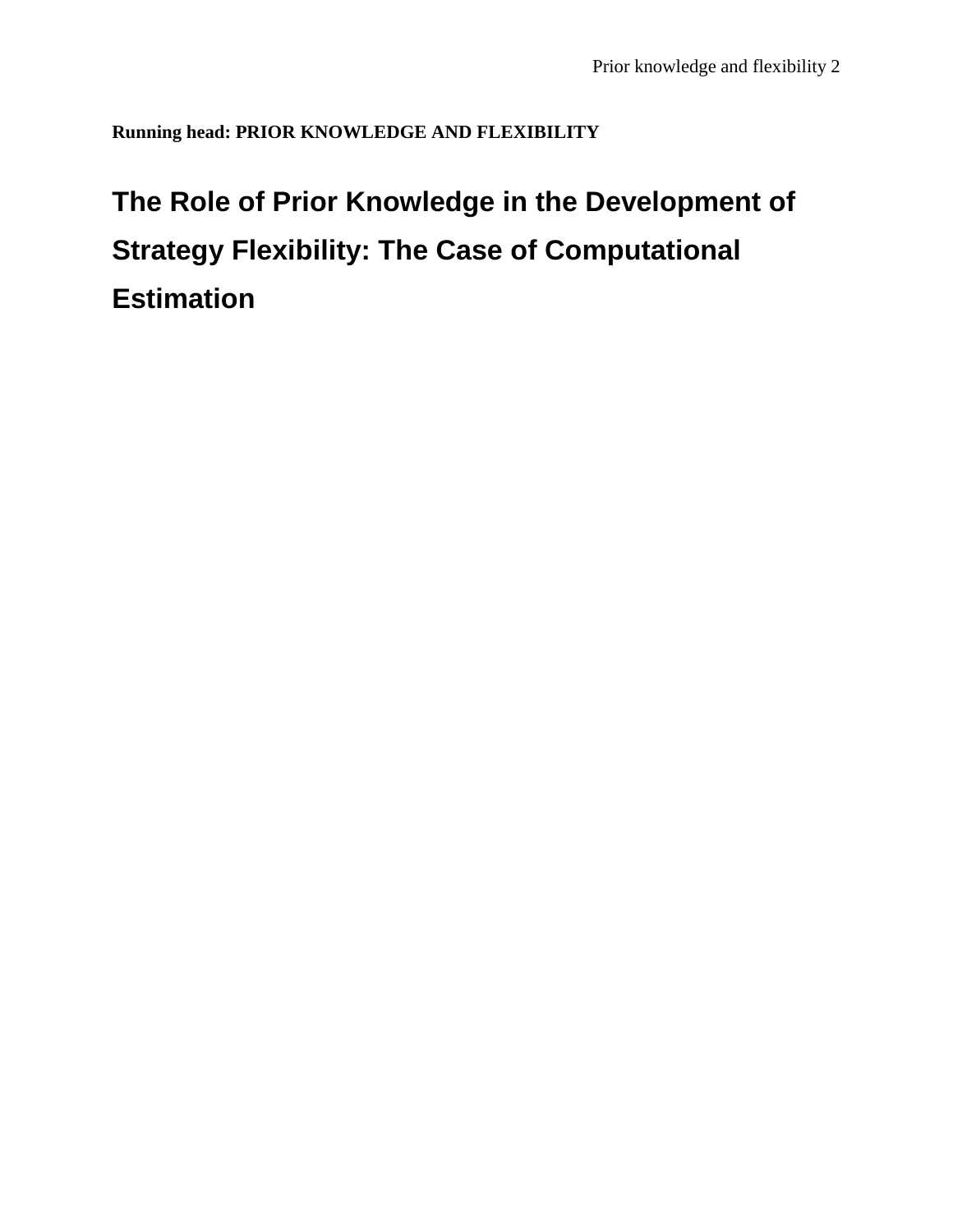## **Abstract**

The ability to estimate is a fundamental real-world skill; it allows students to check the reasonableness of answers found through other means, and it can help students develop a better understanding of place value, mathematical operations, and general number sense. Flexibility in the use of strategies is particularly critical in computational estimation. The ability to perform complex calculations mentally is cognitively challenging for many students; thus it is important to have a broad repertoire of estimation strategies and to select the most appropriate strategy for a given problem. In this paper, we consider the role of students' prior knowledge of estimation strategies in the effectiveness of interventions designed to promote strategy flexibility across two recent studies. In the first, 65 fifth graders began the study as fluent users of one strategy for computing mental estimates to multi-digit multiplication problems such as 17 x 41. In the second, 157 fifth and sixth graders began the study with moderate to low prior knowledge of strategies for computing mental estimates. Results indicated that students' fluency with estimation strategies had an impact on which strategies they adopted. Students who exhibited high fluency at pretest were more likely to increase use of estimation strategies that led to more accurate estimates, while students with less fluency adopted strategies that were easiest to implement. Our results suggest that both the ease and accuracy of strategies as well as students' fluency with strategies are all important factors in the development of strategy flexibility.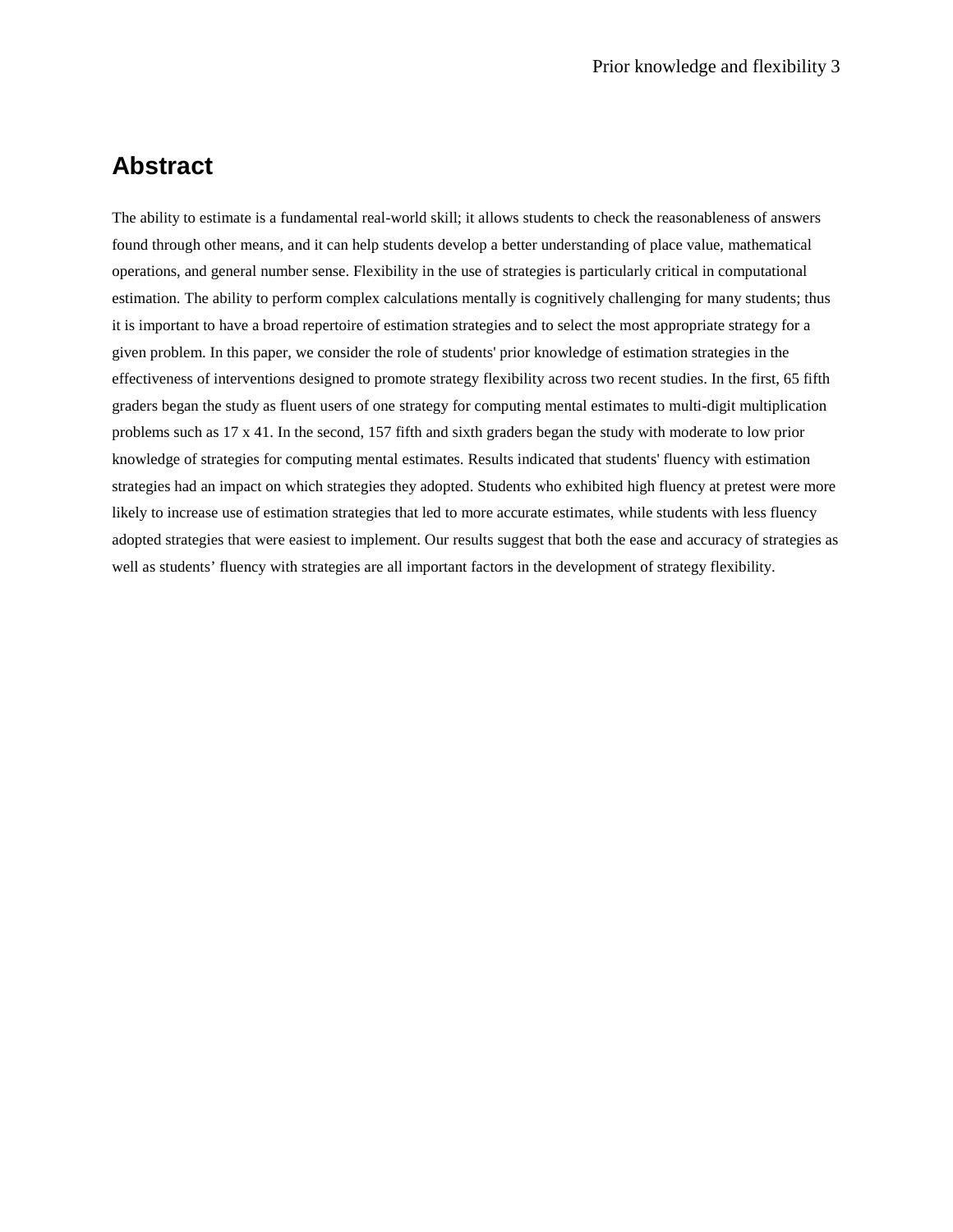## **The Role of Prior Knowledge in the Development of Strategy Flexibility: The Case of Computational Estimation**

Estimation is a critically useful skill in everyday life and in mathematics. We often must make quick computations or judgments of numerical magnitude without the aid of calculator or paper and pencil. In addition to being a fundamental, real-world skill, the ability to quickly and accurately perform mental computations and estimations has two additional benefits: 1) It allows students to check the reasonableness of their answers found through other means, and 2) it may help students develop a better understanding of place value, mathematical operations, and general number sense (Beishuizen, van Putten, & van Mulken, 1997; National Research Council, 2001). These benefits are encapsulated in the "Adding It Up" report from the National Research Council: "The curriculum should provide opportunities for students to develop and use techniques for mental arithmetic and estimation as a means of promoting deeper number sense" (2001, p. 415). Unfortunately, current instructional methods have not been particularly effective at supporting estimation knowledge. It is well documented that a large majority of students have difficulty estimating the answers to problems in their heads (Case & Sowder, 1990; Hope & Sherrill, 1987; Reys, Bestgen, Rybolt, & Wyatt, 1980; Sowder, 1992).

Given the challenges of mentally computing estimates, it is especially important to have a broad repertoire of estimation strategies and to select the most appropriate (often, computationally easiest) strategy for a given problem and goal (Dowker, Flood, Griffiths, Harriss, & Hook, 1996; LeFevre, Greenham, & Waheed, 1993; Lemaire, Lecacheur, & Farioli, 2000). Thus, students who lack strategic flexibility with computational estimation may experience difficulties in this domain. Strategy flexibility is defined here as knowledge of multiple strategies and the ability to select the most appropriate strategy for a given problem and a given problem-solving goal (Blöte, Van der Burg, & Klein, 2001; Star, 2005; Star & Seifert, 2006). We use the term "appropriate" to refer to the strategy that is most efficient for a particular problem, individual, and context (Verschaffel, Luwel, Torbeyns, & Van Dooren, 2007).

First, strategy flexibility involves knowledge of multiple strategies. Flexible estimators know more than one strategy for computing estimates. Knowledge of multiple strategies has clear benefits for learning and performance; for example, learners with knowledge of multiple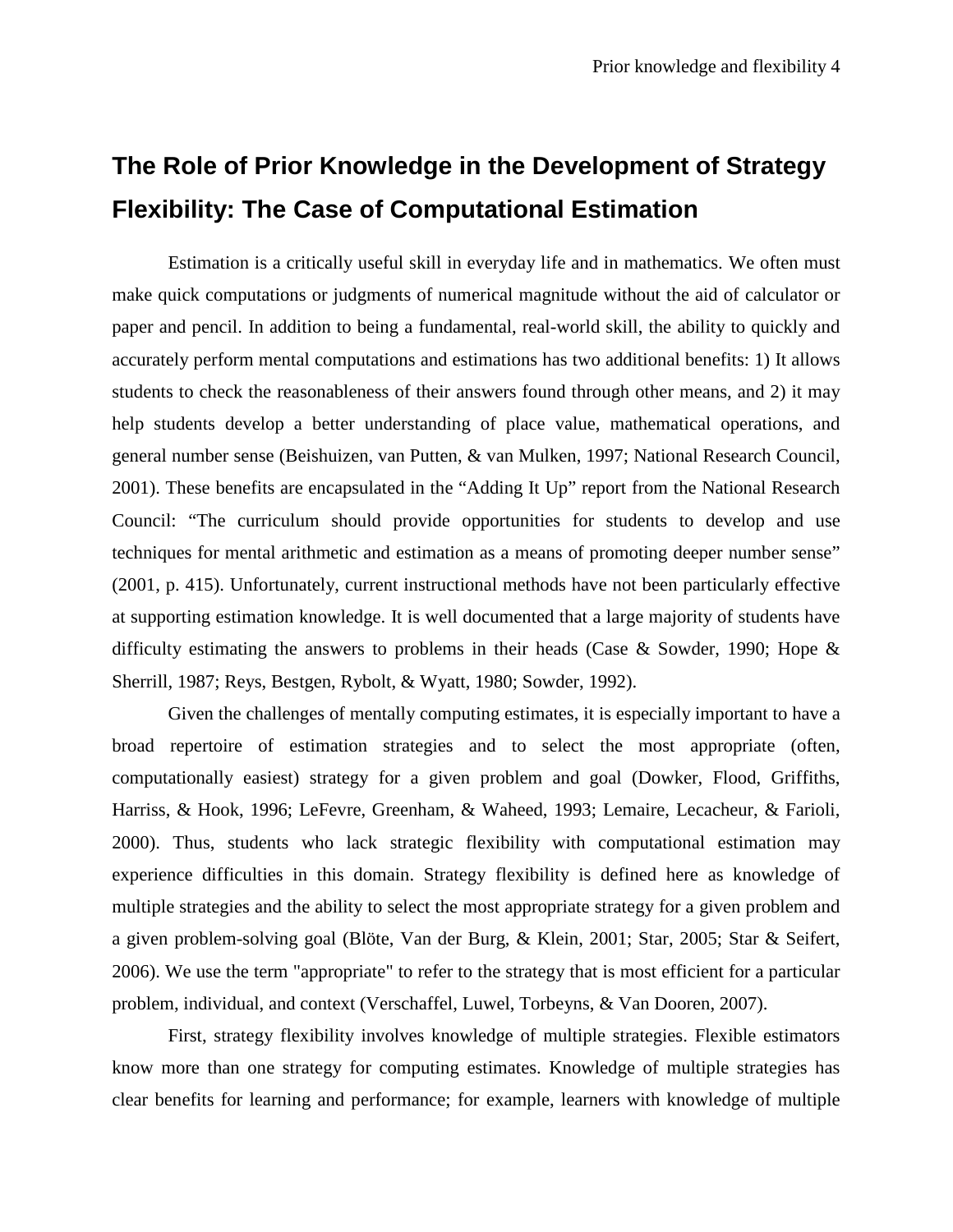strategies at pretest are more likely to learn from instructional interventions (Alibali, 1999; Siegler, 1995). In general, and across multiple domains (including elementary mathematics), the benefits of multiple strategies are well documented (Alibali, 1999; Carpenter, Franke, Jacobs, Fennema, & Empson, 1998; Dowker, 1998; LeFevre, Smith-Chant, Hiscock, Daley, & Morris, 2003; Resnick & Ford, 1981; Rittle-Johnson & Star, 2007; Star & Rittle-Johnson, 2008, in press; Star & Seifert, 2006).

A second component of strategy flexibility is the use of efficient strategies; flexible estimators use strategies that are more efficient than others under particular circumstances. Knowledge of strategy efficiency is a fundamental feature of problem-solving expertise and is also a fundamental mechanism supporting learning and development (Siegler, 1996). For example, Blöte and colleagues have found that more skilled students know and select mental addition strategies that most closely match the characteristics of numbers in the problem, because such a matching approach allowed students to solve the problem using the fewest number of steps (Blöte, Klein, & Beishuizen, 2000; Blöte et al., 2001).

Developing strategy flexibility is related to transfer and conceptual knowledge growth. Students who develop flexibility in problem solving are more likely to use or adapt existing strategies when faced with unfamiliar transfer problems and to have a greater understanding of domain concepts (Blöte et al., 2001; Hiebert & Wearne, 1996; Resnick, 1980; Rittle-Johnson & Star, 2007). For example, knowledge of multiple strategies for multi-digit arithmetic calculations was related to greater success on transfer problems and greater conceptual knowledge of arithmetic (Carpenter et al., 1998). In addition, strategy flexibility allows solvers to adapt to contextual or situational demands, including the need to accurately or quickly answer a particular problem (Verschaffel et al., 2007).

#### **Flexibility and Strategies for Estimation**

There are numerous strategies that can be used to compute estimates. Of particular interest here are students' knowledge of and use of three strategies for estimating two-digit multiplication problems. Consider the example problem 26 x 42 (the exact product is 1092). One commonly taught strategy is *round both*, which involves rounding both numbers to the nearest multiple of ten. For this example, *round both* would produce an estimate of 30 x 40 or 1200. Another strategy that can be used is *round one*, which involves rounding only one number to the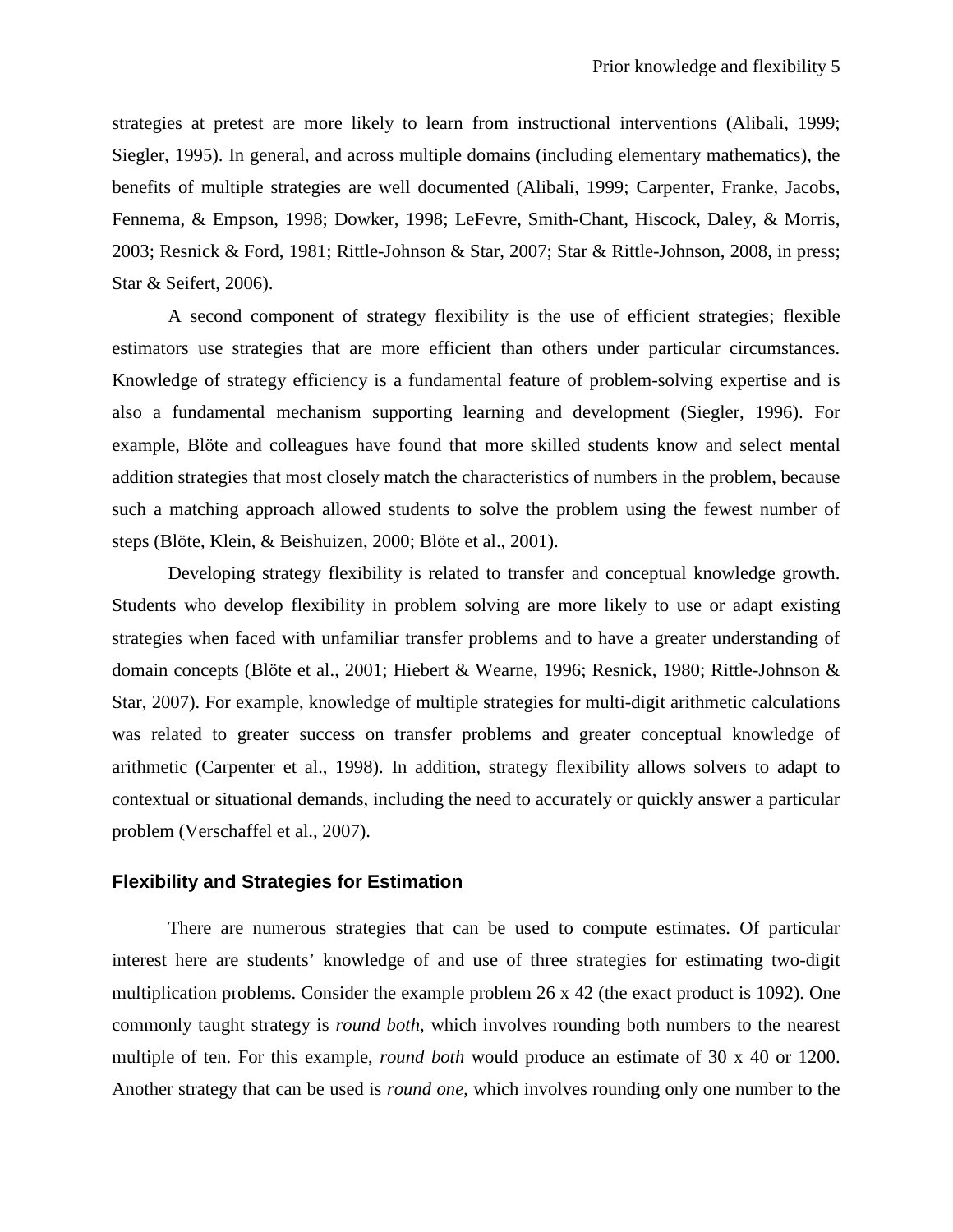nearest ten. For example, using *round one* on this problem would lead to either 26 x 40 (1040) or 30 x 42 (1260). Finally, a third strategy that we explore here is *truncation*, which involves covering up or ignoring the ones digits and multiplying the tens digits and subsequently adding two zeros to the resulting product. For this example problem, *truncation* yields  $2 \times 4$  or 8, and then adding two zeros yields an estimate of 800. Note that *truncation* is a less familiar strategy than the other two, but it is relatively easy and fast and has been advocated for by researchers on computational estimation for these reasons (e.g., Reys, Reys, Nohda, & Ishida, 1991; Reys, Rybolt, Bestgen, & Wyatt, 1982; Sowder & Wheeler, 1989).

Flexibility in estimation includes choosing the most appropriate strategy for computing an estimate for a given problem. Choosing an appropriate strategy in estimation is complicated by the presence of multiple, at times competing goals. On the one hand, it may be desirable to generate an estimate that is close to the exact answer. For the example problem above, of the three strategies discussed, *round one* (26 x 40) yields the more proximal estimate. Selecting a strategy that produces the most proximal estimate is challenging, in that some strategies provide a false illusion of always leading to more proximal estimates. In particular, a common heuristic for evaluating strategies for proximity is that the less one rounds, the closer the estimate is to the exact value. In the example problem above (26 x 42), *round both* (30 x 40) provides a more proximal estimate than *truncation* (20 x 40), since the former involved rounding 26 up **4** to 30, while the latter involved rounding 26 down **6** to 20. Similarly, *round one* (26 x 40) produces a more proximal estimate than *round both* (30 x 40), because less error has been introduced by rounding. However, for some problems, *round both* (and thus more rounding) leads to a more proximal estimate than *round one*; one such example is 29 x 31. This occurs when the error introduced by rounding one number down helps in compensating for the error in the opposite direction introduced by rounding one number up.

In addition to proximity, another goal involved in computing estimates is ease: One may seek to compute an estimate using the strategy that is computational easiest. Ease is particularly important for estimation because one often must estimate mentally. It could be argued that ease of computation is a subjective and individual judgment; however, in our prior work with middleschool students (Star & Rittle-Johnson, in press), we have been able to make two important generalizations about estimation strategies and computational ease, using reaction time studies and the choice/no-choice paradigm (Siegler & Lemaire, 1997). First, for problems where both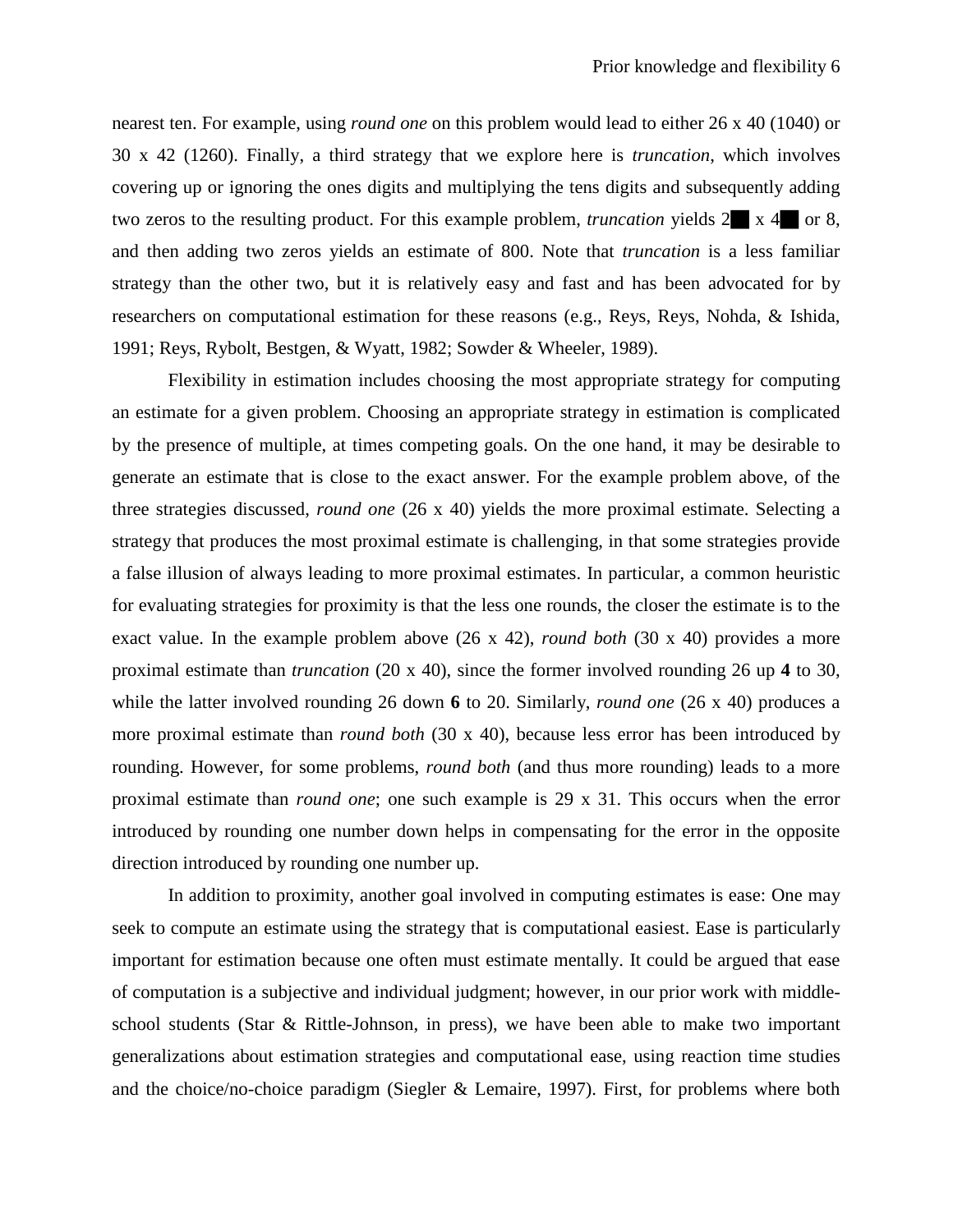multiplicands are greater than or equal to 20 (e.g., 21 x 34 or 47 x 81), our data indicate that *truncation* is an easier (e.g., faster) strategy to implement than *round both*. And second, for problems where one multiplicand is near ten (e.g., 8 x 42 or 13 x 78), *round one* is easier to implement than *round both*. Thus, *round both* is not the easiest strategy, but it sometimes leads to the most proximal answer.

The studies described here explore the development of students' flexibility for computing estimates. We were interested in students' learning of *round both*, *round one*, and *truncation*, and when and how students began to use these strategies to optimize for ease and/or for proximity for given problems.

#### **Prior Knowledge and Flexibility**

Our prior work has explored the effectiveness of instructional interventions designed to promote flexibility. We have identified two interventions that reliably lead to gains in flexibility. Both build upon cognitive-science research suggesting that comparing multiple examples is a critical and fundamental pathway to flexible, transferable knowledge (Gentner, Loewenstein, & Thompson, 2003; Gick & Holyoak, 1983; Loewenstein & Gentner, 2001; Namy & Gentner, 2002; Schwartz & Bransford, 1998). First, students who were asked to re-solve previously completed problems using a different strategy and then to reflect on the similarities and differences between the strategies made greater gains in flexibility than those who solved two isomorphic problems (Star & Rittle-Johnson, 2008). And second, students who compared two worked examples presented side-by-side improved their flexibility more than students who studied the same examples on separate pages (Rittle-Johnson & Star, 2007). Both of these experimental studies investigated students' learning and flexibility for solving equations.

However, in a recent study, it became clear that students' prior knowledge may impact the effectiveness of interventions designed to promote flexibility (Rittle-Johnson, Star, & Durkin, 2008). In an experimental study with 236 middle-school students learning how to solve equations, we found that students who were not initially familiar with one or more of the target problem-solving strategies did not make the same gains in flexibility as those who began the study with greater familiarity and fluency with the strategies. This study raised an interesting question that is not well explored in the existing psychological or educational literature on flexibility. If an instructional goal is to promote flexibility -- knowledge of multiple strategies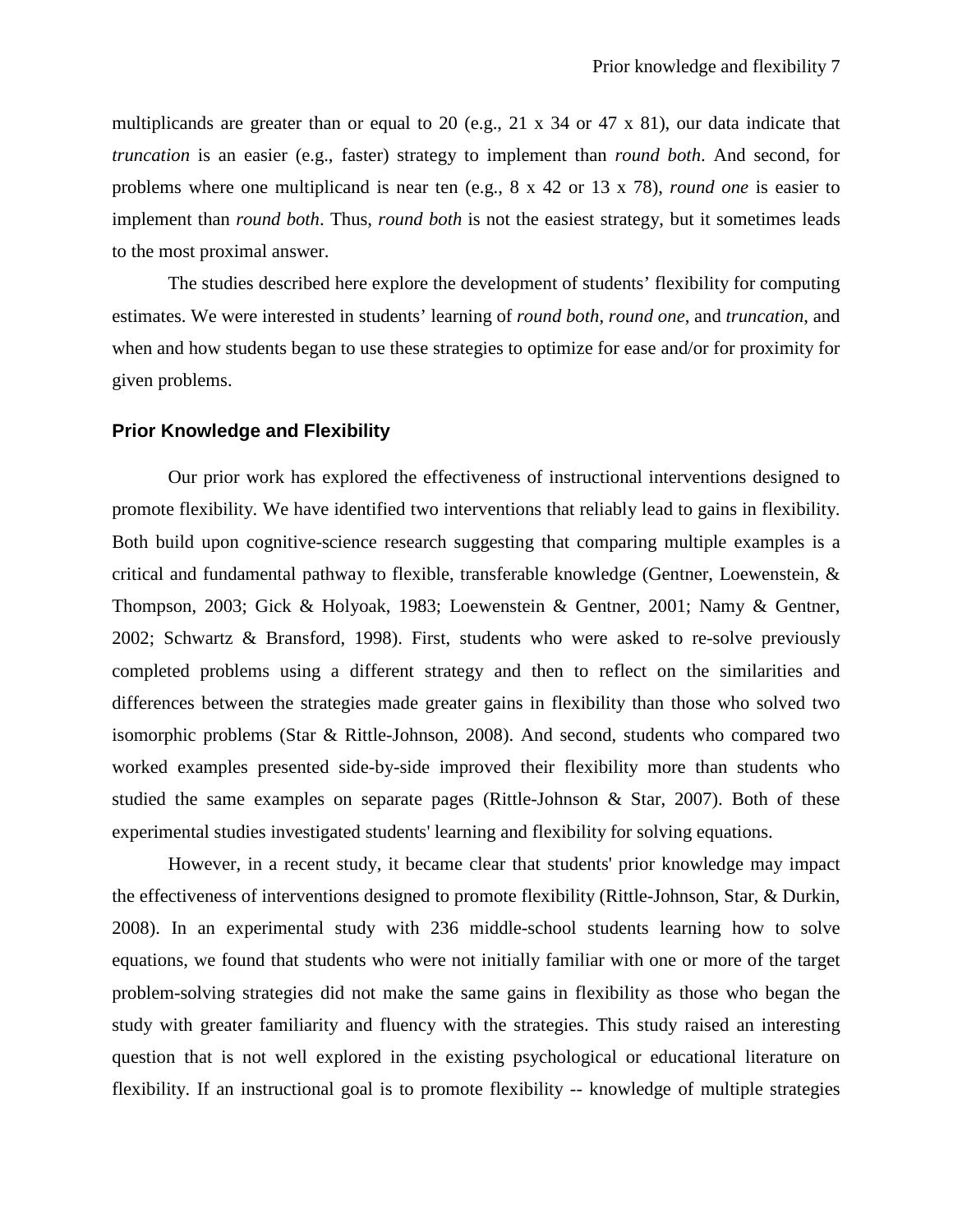and how and when to use these strategies appropriately -- then is it more effective to teach novice students multiple strategies from the beginning, or should learners develop initial fluency with one strategy before increasing their repertoire to include multiple strategies?

Our prior work would suggest that learners need initial familiarity with one strategy before they can become flexible in the use of multiple strategies (Rittle-Johnson et al., 2008). Research on analogical reasoning also provides indirect support for this position: learning from comparing unfamiliar examples is often difficult for young children (Gentner, Loewenstein, & Hung, 2007; Kotovsky & Gentner, 1996) and for college students who do not receive additional instructional support (Schwartz & Bransford, 1998). It seems likely that the processing load for novices to learn multiple strategies simultaneously overwhelms their working-memory capacity (Sweller, van Merrienboer, & Paas, 1998). In addition to this empirical evidence, teachers also express concern about the high cognitive load inherent in introducing students to multiple new strategies at once (Woodward & Montague, 2002).

#### **Present Studies**

The goal of the present paper was to continue our exploration of the role of prior knowledge in the effectiveness of interventions designed to promote flexibility. In this paper, we focus on how prior knowledge influenced adoption and flexible use of strategies with different features. We report the results of two studies that focused on computational estimation. In Study 1, 65 fifth graders began the study as fluent users of the *round both* strategy, while in the Study 2, 157 fifth and sixth graders began the study with moderate to low prior knowledge of strategies for computing mental estimates. Students in both studies participated in a one-week intervention, using a pretest-intervention-posttest design. The intervention focused on comparison of worked examples presented side-by-side versus sequential study of the examples (Rittle-Johnson & Star, 2007); for the intervention, students were randomly paired with another student in their class, and then pairs of students were randomly assigned to condition, with approximately equal numbers of pairs in each condition within each class.

Note that elsewhere we report on the effects of the intervention on improving flexibility (Star & Rittle-Johnson, in press); here, our interest is in prior knowledge and flexibility. As a result, we report only those details from our method that are relevant to understanding the impact of prior fluency with estimation strategies on students' development of flexibility.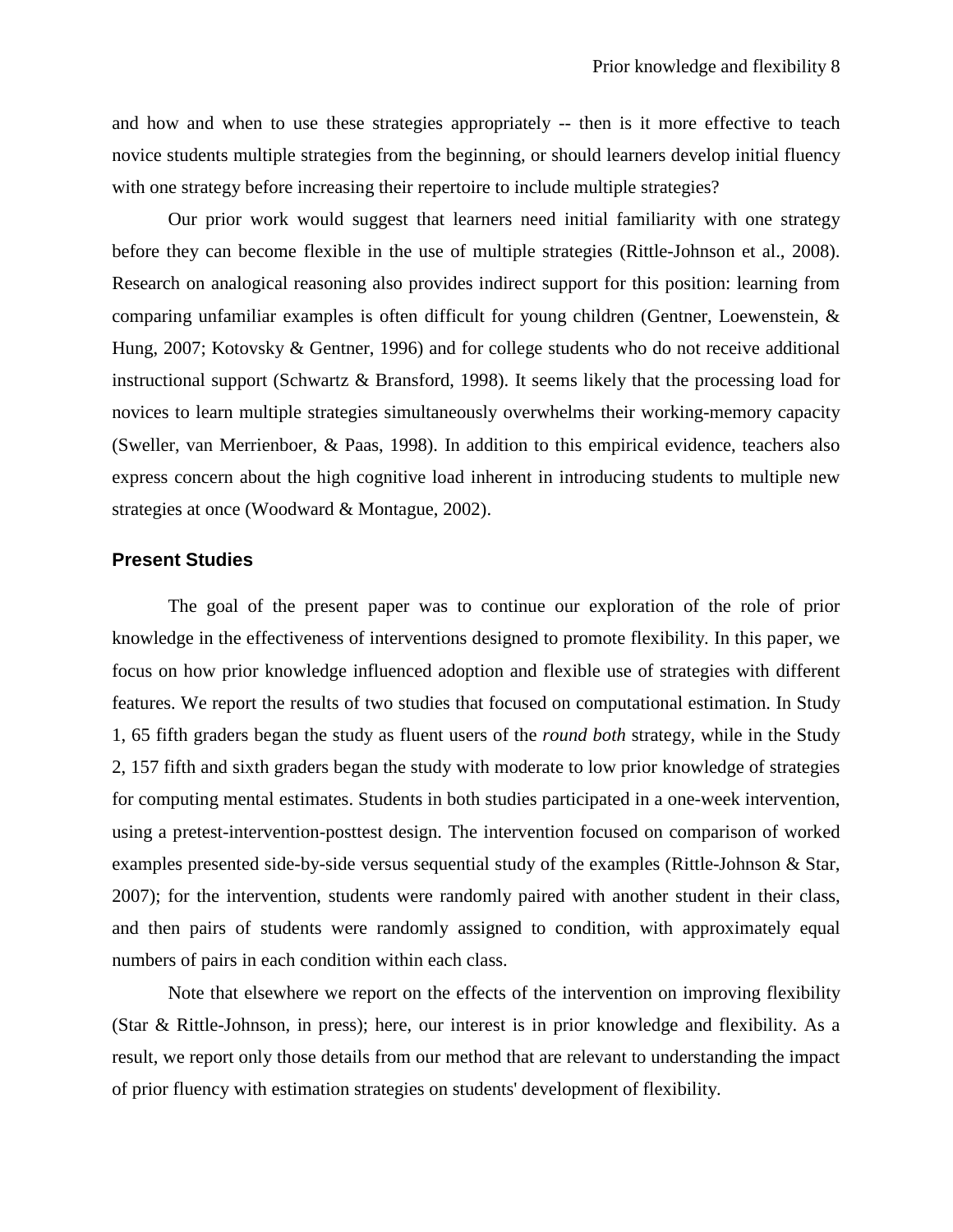An additional aspect of the present work that merits discussion is our attempt to disentangle *knowledge* of strategies from *use* of strategies. Most prior research on flexibility assesses students' use of strategies, such as students' ability to generate a strategy for mental estimation (Dowker, 1997) and students' ability to implement a strategy for multi-digit sums. However, in the larger literature on strategy choice, children frequently exhibit utilization deficiencies (Miller & Seier, 1994), where knowledge of strategies appears to be present but the ability to use these strategies lags behind. Similarly, other studies have shown that students' preferences for more efficient strategies generally preceded their use of the more efficient strategies (Blöte et al., 2001). Thus, in examining the role of prior knowledge on flexibility, it seems important not only to measure students' use of strategies but also their knowledge of strategies. In the studies described below, we used an independent measure of flexibility that targeted students' knowledge of multiple strategies and of strategy efficiency, in addition to more standard and direct measures of flexible strategy use.

## **Method**

#### **Participants**

In Study 1, participants were fifth grade students, while in Study 2, participants were fifth and sixth grade students. Study 1 was conducted in an urban, private school (School A), and Study 2 was conducted in the same school as well as in a small, rural school (School B).

In Study 1, students in four classes of fifth graders  $(N = 65; 33$  girls and 32 boys) participated. Students' mean age was 10.88 (range: 10.06 years to 11.56 years). The fifth grade was comprised of a majority of Caucasian students and 25% minority students, of whom 18% were African-American. Approximately 10% of students at School A receive financial aid. All students were taught by the same mathematics teacher. In previous lessons, the teacher had covered magnitude estimation (estimating whether the product of two numbers is closest to 1, 10, 100, 1000, etc.).

In Study 2, participants were fifth- and sixth-grade students from two schools. In School A, 69 fifth-grade students participated (32 girls and 37 boys). There were four fifth-grade mathematics classes (all taught by the same teacher) at the school. Students' mean age was 10.6 years (range: 10.0 years to 11.4 years); a majority were Caucasian (23% minority, with 13%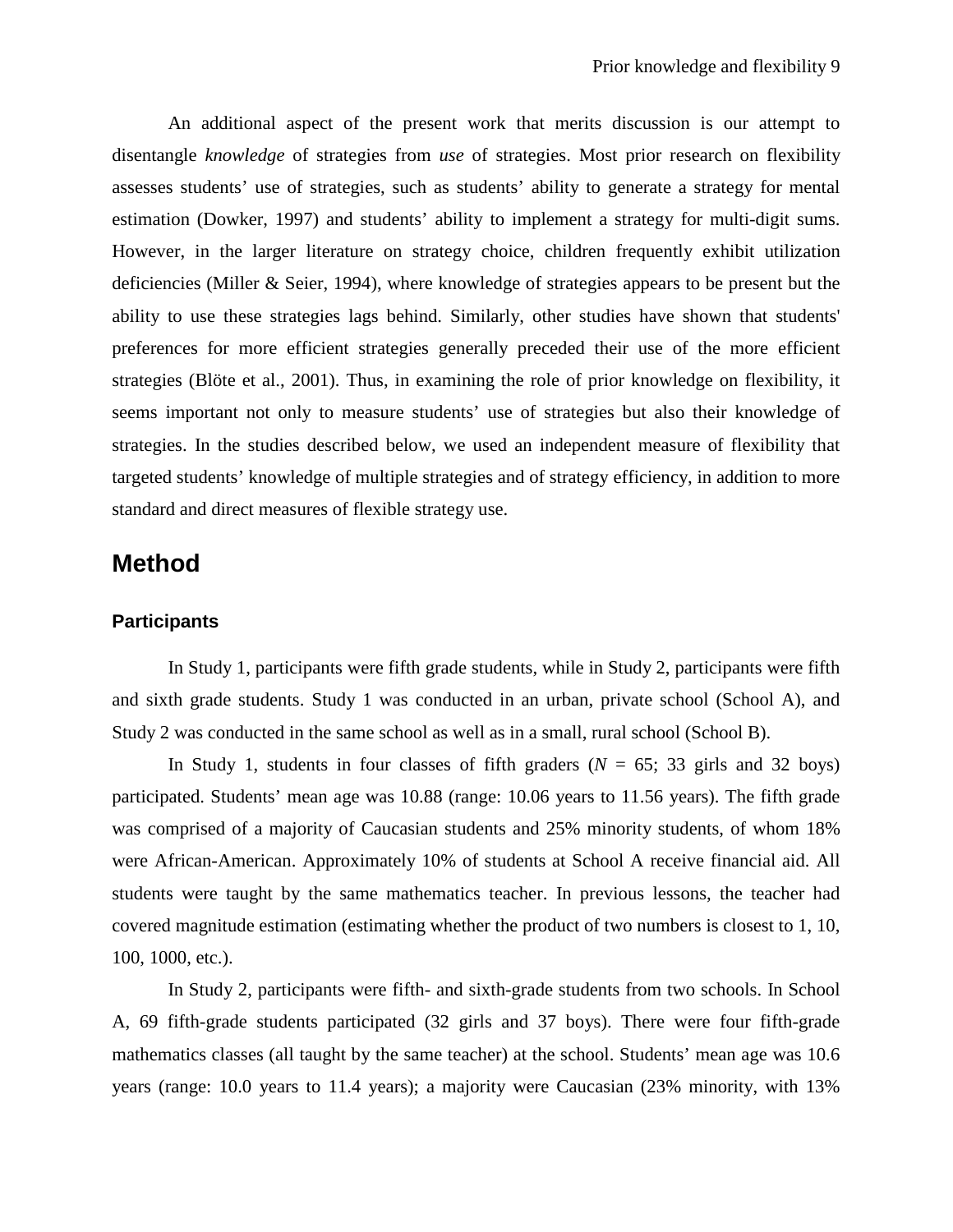African-American). At School B, 45 fifth graders and 46 sixth graders participated. At School B, fifth grade students' mean age was 10.7 years (range: 10.0 years to 11.8 years) while sixth grade students' mean age was 11.8 years (range: 11.0 years to 13.1 years). There were two fifth grade classes (taught by the same teacher) and two sixth grade classes (taught by the same teacher). Most of participating students were Caucasian. Approximately 36% of students at School B received financial aid. Across schools, teachers had not taught computational estimation in any of the classes, although some students had received limited instruction on computational estimation in previous grades. Three students were dropped from Study 2 because they were absent from school and missed more than one intervention session. Thus the analysis below for Study 2 includes data from a total of 157 students.

#### **Materials**

#### *Intervention*

The interventions in Study 1 and Study 2 were largely the same. Students were presented with a packet of worked examples, showing hypothetical students' estimates and estimation strategies for multiplying two-digit, and occasionally one- and three-digit, integers. The worked examples focused on the three estimation strategies discussed above. Each packet contained 32 worked examples, with questions at the bottom of each page prompting students to reflect on the estimation strategy or strategies demonstrated on that page. In addition, practice problems were integrated into each packet, where students were asked to compute estimates and answer questions about their choice of strategy. Students also received a brief whole-class lesson and a brief homework assignment each day.

#### *Assessment*

The assessments for Study 1 and Study 2 were very similar. Within a study, the same assessment was used as an individual pretest and posttest and was designed to assess procedural knowledge, flexibility, and conceptual knowledge. The *procedural knowledge* measure assessed knowledge of how to estimate, using both whole-number multiplication problems (six problems, such as 12 x 24 and 113 x 27; see Table 1) and transfer problems that involved decimal numbers or division (six problems, such as  $1.19 \times 2.39$  and  $102 \div 9$ ; see Table 2). In addition, three mental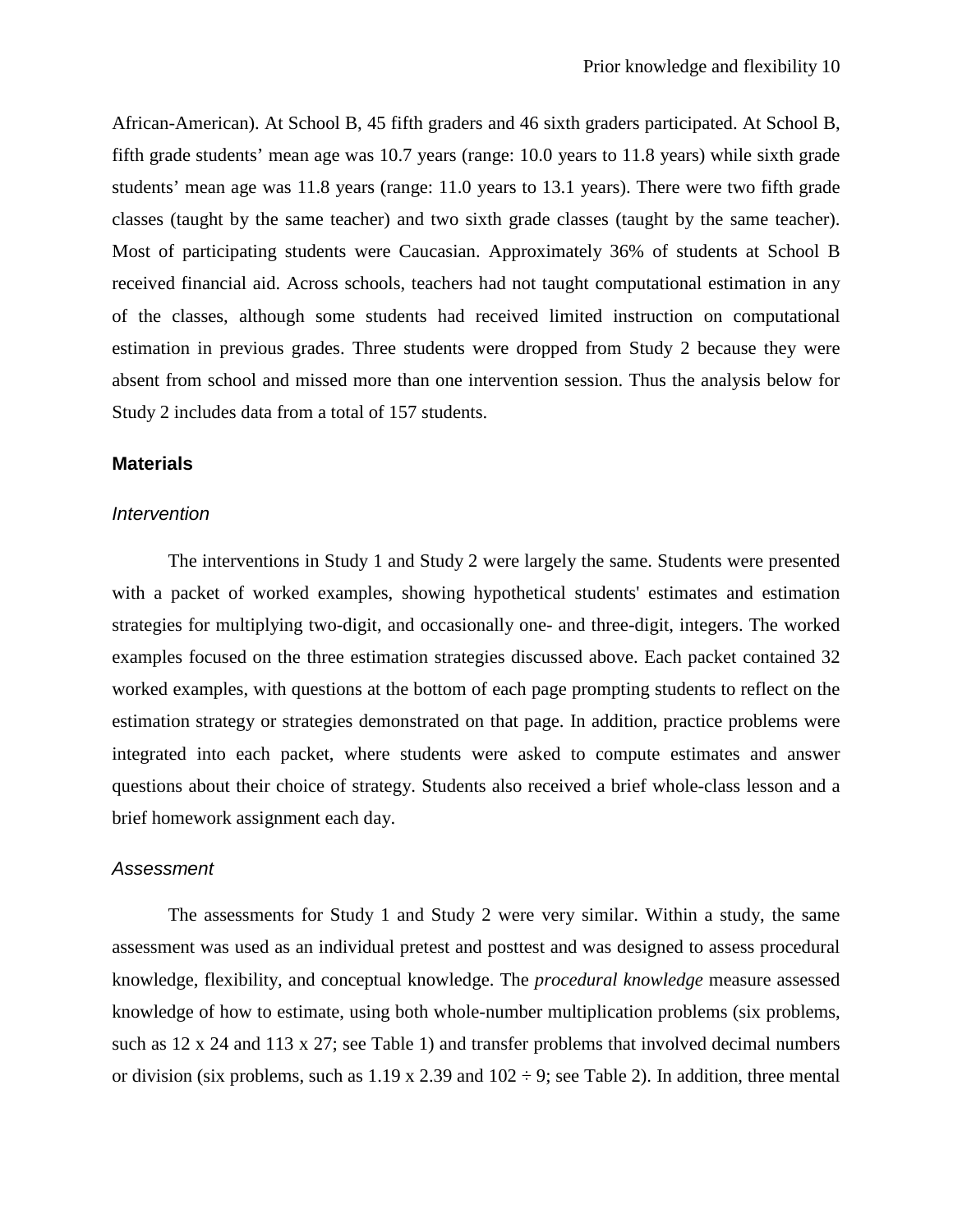estimation problems assessed students' ability to compute an estimate quickly and mentally; problems were presented one at a time to the class for 5 seconds each, and students had to estimate an answer without writing down anything other than their estimate. *Flexibility* was assessed in two ways. First, flexible *use* of strategies was assessed by examining students' strategy use on the six whole-number multiplication problems. Second, flexible *knowledge* of strategies was assessed by items designed to tap students' ability to recognize, implement, and evaluate multiple strategies for computing estimates. Flexibility *knowledge* items fell into three categories (see Table 2): (a) Knowledge of multiple strategies; two questions asked students to compute estimates in three different ways; (b) Recognize and evaluate ease of use; two questions assessed whether students knew which strategies were computationally easier to implement; and (c) Recognize and evaluate closeness of estimate; four (Study 1) or five (Study 2) questions assessed whether students knew which strategies resulted in an estimate that was most proximal to the exact value. Flexibility questions were virtually identical in the assessments for Study 1 and Study 2, with minor changes for clarity. Finally, *conceptual knowledge* items assessed students' knowledge of core concepts related to estimation (see Table 2). The items focused on definitions of estimation as well as acceptance of multiple strategies of estimation and multiple values of estimates and were modified from past research (Sowder, 1992; Sowder & Wheeler, 1989).

#### **Procedure**

In both Studies 1 and 2, the study occurred during one week of students' regular mathematics class. The procedures for the two studies were very similar. On the first day, students completed a 30-minute written pretest and then were provided with a 10-minute introduction lesson by a member of the research team. The goals of the introduction lesson were to introduce students to the idea of estimation as getting an approximate answer and to show students *truncation*, an estimation strategy that they may not have been familiar with. On Days 2 and 3, students were divided into pairs to work on the intervention packet. During the partner work, the pairs of students were asked to first explain their answers to the explanation prompts verbally to one another and then write down a summary of their answer on the packet. During the partner work, the regular classroom teacher and members of the project team circulated and provided help when requested (e.g., by re-phrasing and breaking down questions, by providing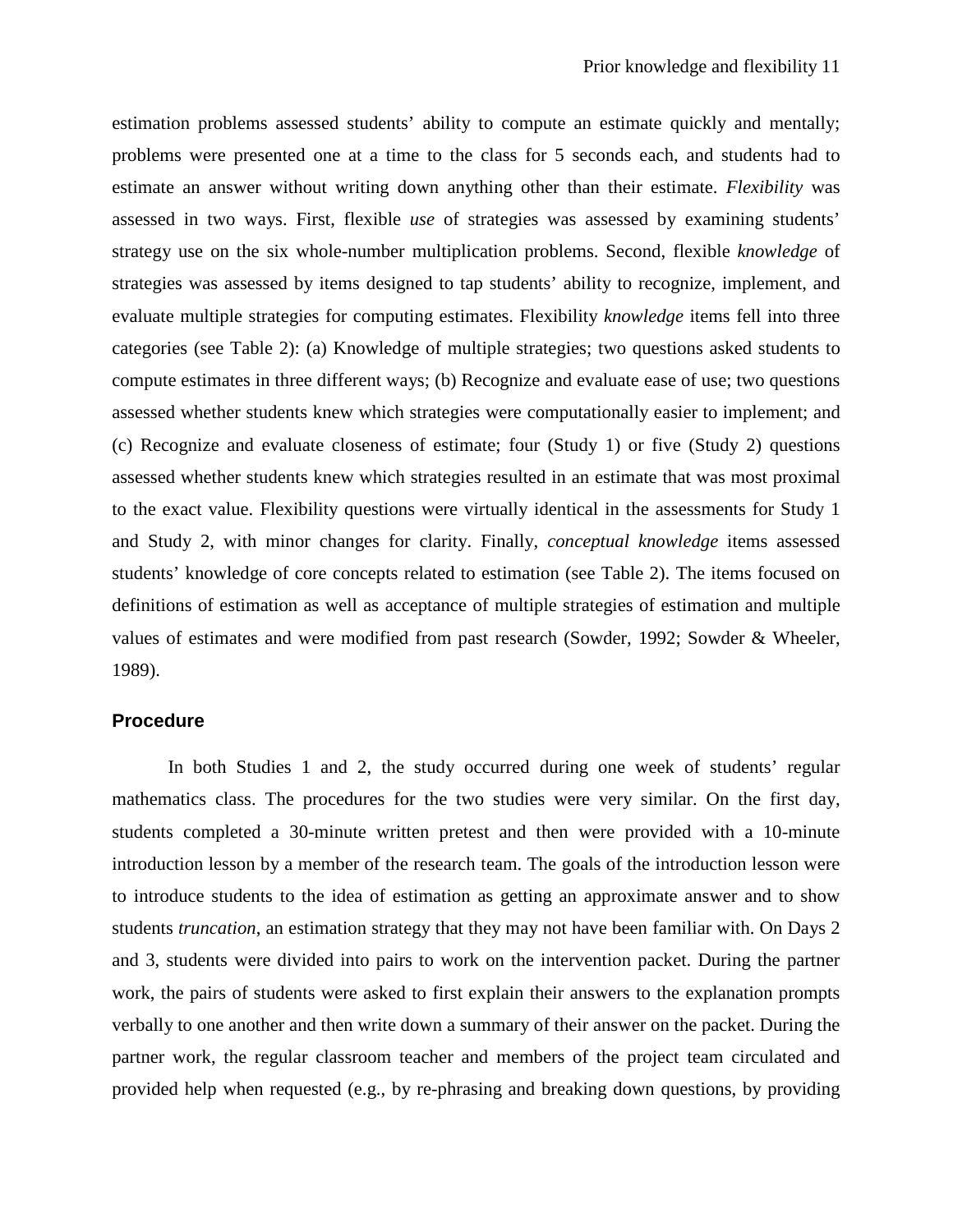general encouragement and by helping students implement steps during problem solving, without providing any guidance on *what* to do next or *why* you might use a particular strategy).

At the conclusion of each class, students were given the same brief homework assignment to practice estimating. Homework assignments consisted of 5 to 10 problems for which students were asked to generate estimates, followed by an opened-ended question such as "Which problem was easiest for you to estimate, and why?". Students did not receive feedback on their homework.

In Study 1, students received a wrap-up lesson and completed the posttest on Day 4. In Study 2, students had additional time to complete the intervention packet before receiving the wrap-up lesson on Day 4. Students in Study 2 completed the posttest on Day 5. Students in Study 2 were given additional time to work on the packets because they were expected to need more time given that they were less familiar with the target content. In both studies, two weeks later, children completed the assessment again to measure retention.

#### **Coding**

The coding of the assessments for Study 1 and Study 2 were again very similar. Students' scores on the conceptual knowledge and flexibility assessments were completed by two independent raters, who subsequently met to resolve all disagreements. On the procedural knowledge items, problems were scored for accuracy of the answer; an accurate estimate was defined as one within 30% of the exact value (Rubenstein, 1985). In addition to scoring accuracy, students' solution strategies were coded into categories based on the strategy of estimation used (*truncation*, *round both*, and *round one*). Some students used a variety of other, idiosyncratic estimation strategies; in rare cases, students calculated the exact value rather than computing an estimate. In all such cases, these strategies were coded as "other". Inter-rater reliability for coding strategies of estimation (based on 20% of the sample) was 93% (exact agreement) for Study 1, and 92% (exact agreement) for Study 2.

## **Results**

We begin by describing students' prior knowledge of estimation strategies at pretest and then explore the extent that students' prior knowledge impacted the development of strategy flexibility.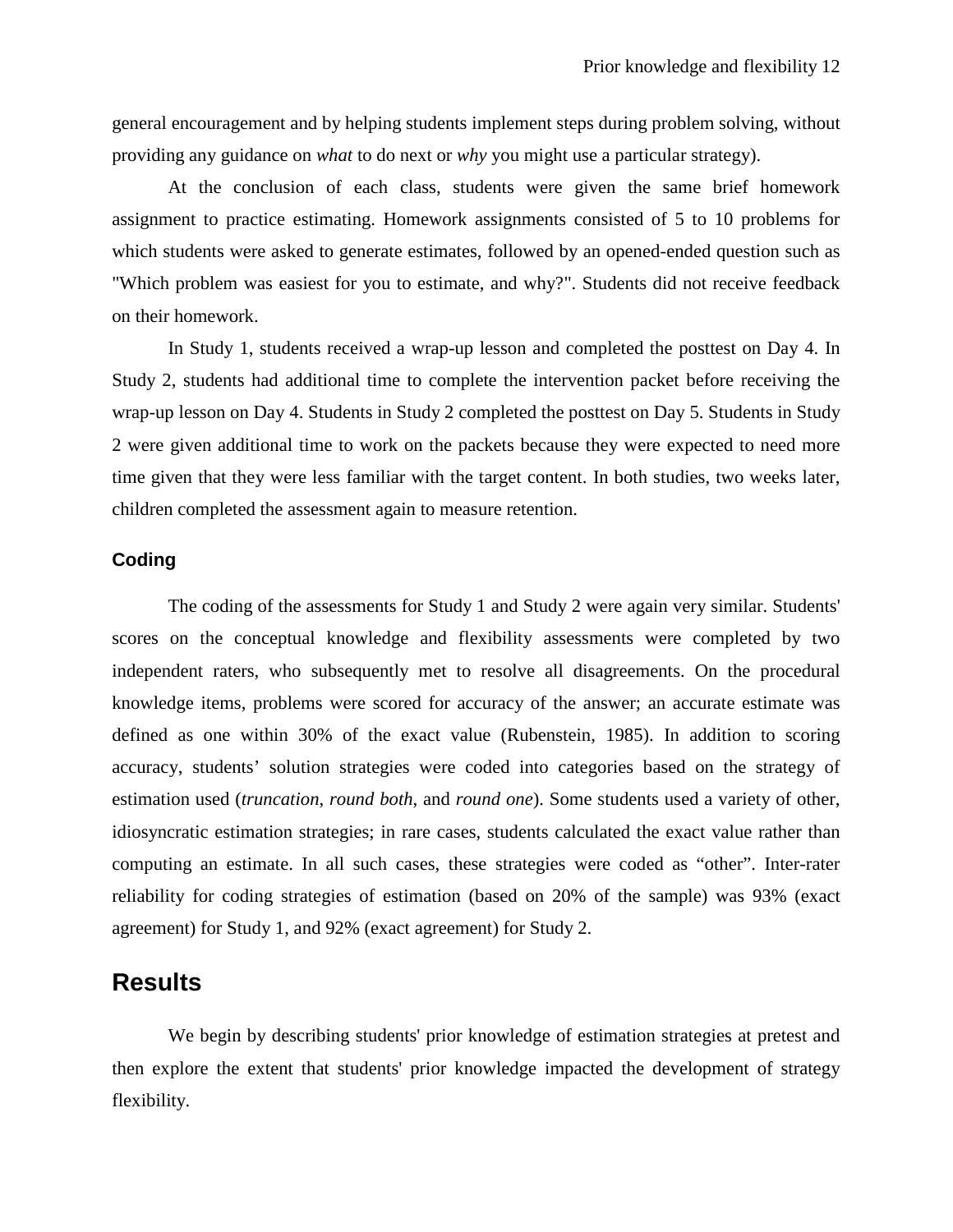#### **Knowledge and Strategies at Pretest**

#### *Measures of conceptual knowledge, procedural knowledge, and flexibility*

In Study 1, students' scores at pretest were quite high on all measures, indicating substantial knowledge of estimation strategies prior to our intervention. At pretest, students had quite advanced levels of both procedural knowledge of estimation and procedural flexibility, as well as some conceptual knowledge of estimation (see Table 3). In contrast, students in Study 2 began the study with substantially less knowledge of estimation strategies and concepts. For example, as shown in Table 3, Study 2 students on average were able to generate accurate estimates for 4 or 5 of the 15 pretest procedural knowledge items, whereas students in Study 1 on average were able to generate accurate estimates for 12 of these items.

#### *Students' strategies on pretest familiar procedural knowledge items*

Differences in prior knowledge can also be seen in students' estimation strategies at pretest on the whole-number multiplication problems. In Study 1, almost all students began with considerable fluency with the *round both* strategy; 92% of participants used *round both* on at least one problem. Over one-third of Study 1 students were also familiar with *round one* (see Table 4). In contrast, Study 2 students used *round both* much less frequently at pretest. Only 49% used *round both* on any problem at pretest, and with *round one* used very rarely.

#### **Flexibility Knowledge at Posttest**

In both Studies 1 and 2, students made gains in their flexibility knowledge and in procedural and conceptual knowledge (see Table 3). The similar gains in flexibility knowledge came about despite the stark differences in prior knowledge of estimation. In Study 1, students' scores on the flexibility measure rose from 73% to 89%, while in Study 2 the gains were from 46% to 68%.

However, looking more closely at the three subscales in the flexibility measure, a more complex picture of the differences between Study 1 and Study 2 emerged. First, consider the multiple ways subscale. The items in this subscale assessed students' knowledge of multiple strategies for generating estimates. Study 1 students' score rose from 75% to 92%, while Study 2 students' scores improved much more dramatically, from 24% to 62%. For example, one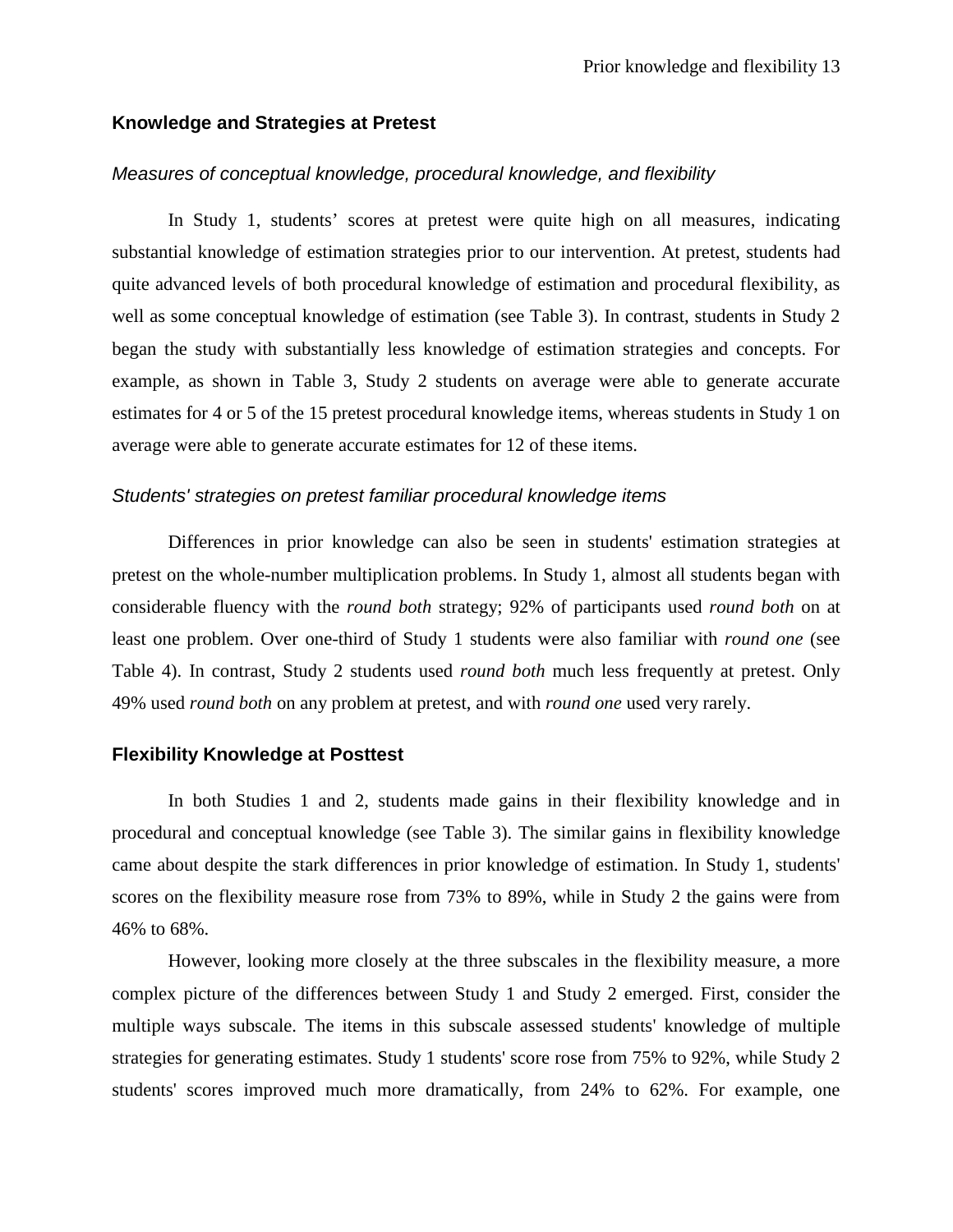question in this subscale asked students to generate an estimate for 12 x 36 in three different ways. At pretest, 77% of Study 1 students were able to generate an estimate for this problem in at least two ways; at posttest, 98% were able to do so. On the same problem, only 11% of Study 2 students were able to generate an estimate in at least two ways at pretest, while 45% were able to do at posttest. Study 1 students were almost at ceiling at pretest in their knowledge of multiple strategies, while Study 2, who began the study knowing fewer strategies, experienced much more substantial gains.

A somewhat different picture emerged when examining the ease subscale, which assessed students' knowledge of which strategies led to estimates that were the easiest to compute. Students' scores on the ease subscale were comparable at pretest across the two studies, but Study 1 students' scores grew substantially from 62% to 89% while Study 2 students' gains were more moderate, from 58% to 72%. For example, one question on this subscale asked students to evaluate whether *round both* or *round one* was easiest to use for computing an estimate for 27 x 39. (*Round both*, 30 x 40, is easier to mentally compute than *round one*, 27 x 40.) Study 1 students' scores on this item grew from 67% correct to 91% correct, while Study 2 students' scores grew only from 70% correct to 73% correct. The other question on the ease subscale asked students to evaluate whether *round both* or *truncation* was easiest to use for computing an estimate for 172 x 234. (*Truncation*, or  $1 \times 2$   $\ldots$ , is easier than *round both*, 170 x 230.) Study 1 students' scores on this problem grew from 59% to 86% correct, and Study 2 students' scores went up comparably, from 45% to 71%. Students in both studies made comparable gains in their recognition of the relative ease of the *truncation* strategy, but Study 1 students made greater strides in their ability to identify the relative ease of *round one*.

Finally, consider students' evaluation of which strategies provided more proximal (i.e., closer) estimates. Students' gains from the two studies were quite similar, from 76% to 86% (Study 1) and from 56% to 69% (Study 2). Thus, students in both studies made similar strides in their ability to evaluate strategies based on which yields the closer estimate. For example, students were asked to evaluate (without computing the exact value) whether *round both* or *round one* gave the closer estimate for 34 x 42 and 9 x 48 (*round one* is closer for both problems; 92% and 83% of Study 1 students answered these two questions correctly at posttest, as compared to 74% and 65% of Study 2 students at posttest) and whether *round both* or *truncation* gives a closer estimate for 21 x 39 (*round both* is closer; 86% correct at posttest in Study 1 and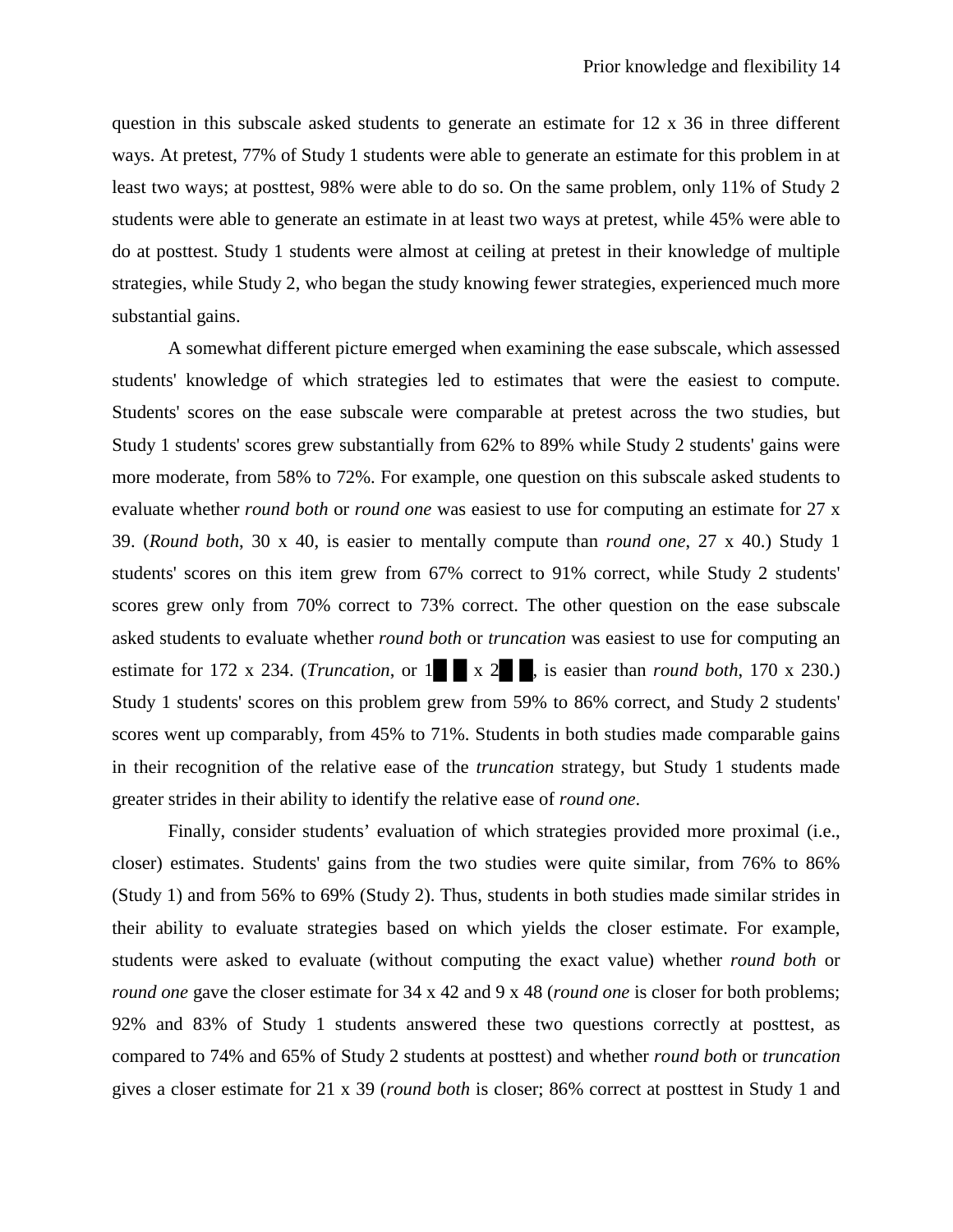72% correct in Study 2) and 31 x 73 (*round both* and *truncation* give the same estimate; 96% correct at posttest in Study 1 and 66% correct in Study 2). While Study 1 students' performance was higher on all of these items in this subscale, gains from pre- to posttest were quite similar for Study 1 and Study 2 students, indicating similar growth in students' ability to think about estimation strategies and proximity.

Our comparison of students' scores on the independent measure of flexibility knowledge suggests the following with respect to the role of prior knowledge in the development of flexibility. First, students with low prior knowledge in Study 2 made the greatest gains in their knowledge of multiple strategies. Study 2 students began with relatively little knowledge of strategies other than *round both*, and as a result of the study, increased their knowledge of *round both* as well as *truncation* and *round one*. Second, in addition to learning new strategies, Study 2 students also gained an appreciation of the relative ease of *truncation* over *round both* for some problems. In contrast, Study 1 students made relatively small gains in their knowledge of new strategies (likely due to a ceiling effect), but showed superior performance on all subscales and greater gains on questions relating to which strategies were easiest for computing estimates for given problems.

#### **Flexibility Use at Posttest**

To further explore the role of prior knowledge in the development of flexibility, we examined students' *use* of estimation strategies on the whole-number multiplication problems at posttest. Below we consider students' use of multiple strategies, as well as their ability to select the most appropriate strategy for a given problem on the posttest.

#### *Use of multiple strategies*

As shown in Table 4, Study 1 students chose to use *round both* quite frequently on the posttest. Recall that 92% of Study 1 students used *round both* on at least one pretest problem; 100% of students used this strategy on at least one problem on the posttest. Use of *round one* on the posttest also increased; 51% of students used this strategy on at least one posttest problem. Interestingly, use of *truncation* fell among Study 1 students; while 14% of students used *truncation* on at least one problem at pretest, only 5% did so at posttest. Among Study 2 students, use of *round both* jumped to 77% of students at posttest, from 49% of students at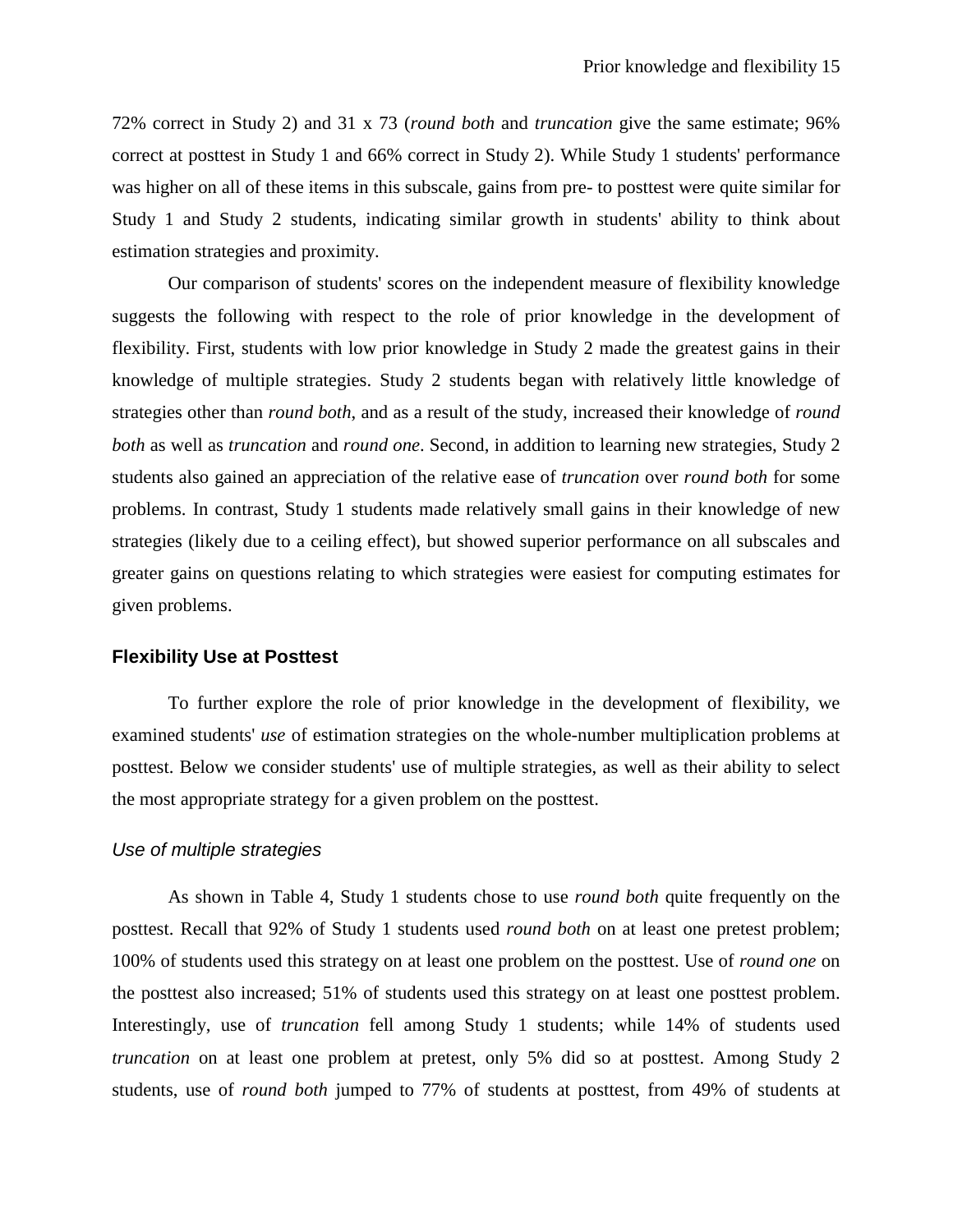pretest. Similarly, use of *round one* increased to 17% of students, and use of *truncation* increased to 23% of students.

In addition, Study 1 students were more likely to use multiple strategies on the posttest. 53% of participants used at least two of the three target strategies (*truncation*, *round one*, *round two*) on at least one problem on the posttest, as compared to only 29% of Study 2 students.

#### *Choice of appropriate strategies*

In addition to use of multiple strategies, we also considered whether students switched to a more appropriate strategy on a given problem. Of interest were two potential switches that students could have made.

First, students could have switched from *round both* to *round one* on problems where *round one* was more appropriate. On problems 1 and 2 (see Table 1), *round one* is easier to implement than *round both* (Star & Rittle-Johnson, in press). In addition, for problems 1 and 2 in Study 2, *round one* yields a closer estimate than *round both*. To what extent did students in Studies 1 and 2 who used *round both* on problems 1 and 2 at pretest switch to *round one* at posttest? For this analysis, we only considered those students who showed some fluency with *round both* at pretest -- those who used this strategy on at least one pretest item (92% of Study 1) students and 49% of Study 2 students). Within this subset of participants, 25% of Study 1 students switched from *round both* to *round one* on problem 1 and/or 2, as compared to only 5% of Study 2 students (see Table 4).

Second, we also investigated whether students switched from *round both* to *truncation* on problems where *truncation* was appropriate. In our prior work, we have shown that *truncation* is easier to implement than *round both* (Star & Rittle-Johnson, in press). We coded whether students switched from *round both* (at pretest) to *truncation* (at posttest) on problems 3, 4, 5, and/or 6. As above, we only considered students who showed some fluency with *round both* at pretest. Results indicated that only 3% of Study 1 students switched from *round both* to *truncation* on one or more of problems 3-6, while 19% of Study 2 students made this switch. Note that our interpretation of students' decision to switch or not to switch to *truncation* is complicated by the fact that, while *truncation* is easier to implement in problems 3-6, *round both* produces the most proximal estimate on problems 4, 5, and 6 (and the same estimate as *truncation* on problem 3). Study 1 students' reluctance to switch to *truncation* can be seen either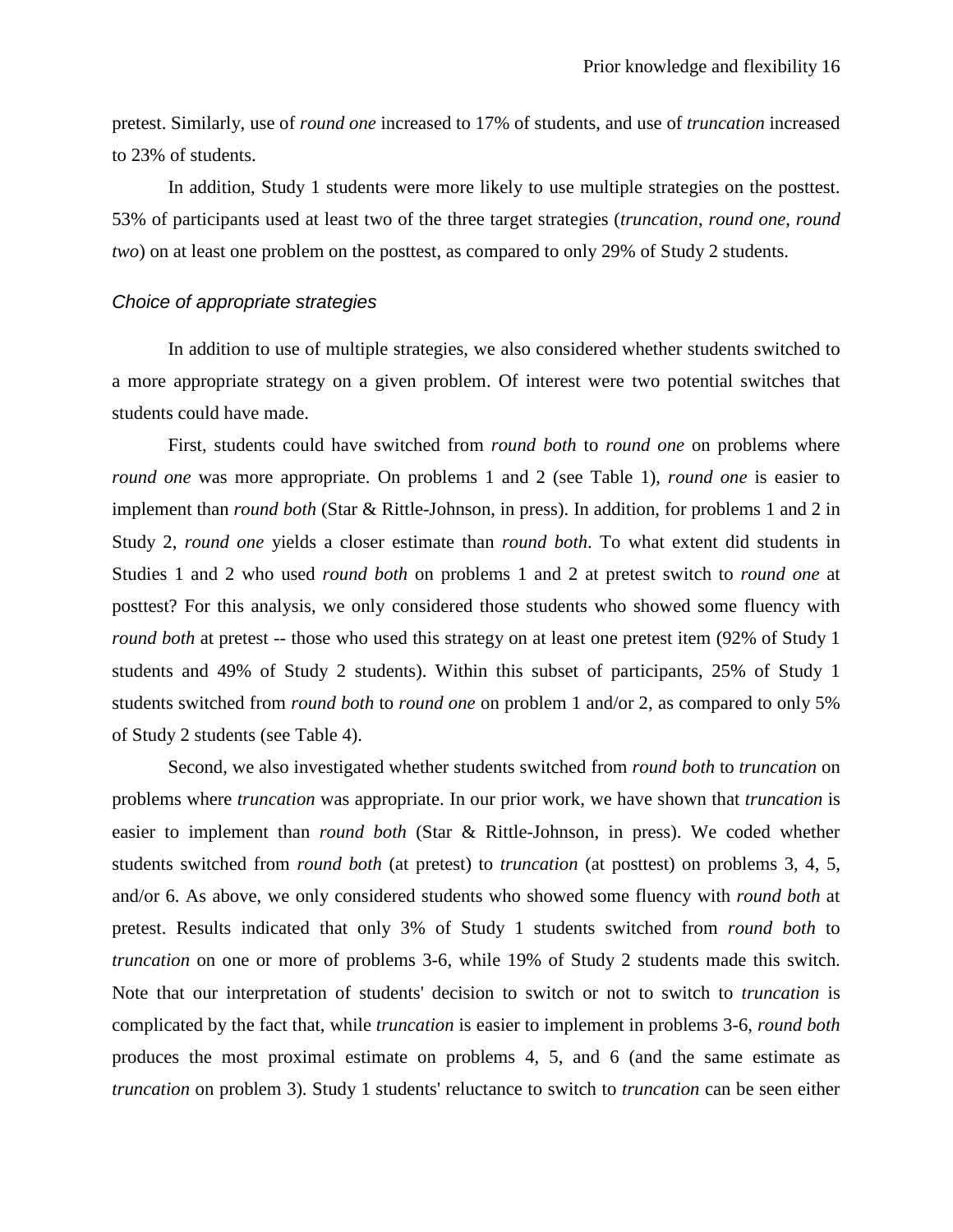as a reflection of these students' prioritization of proximity goals or their strong preference for *round both* in spite of the greater ease of *truncation*.

## **Discussion**

The goal of the present paper was to explore the role of students' prior knowledge of estimation strategies in the development of strategy flexibility. We report the results of two very similar studies, conducted with students with quite different prior knowledge profiles. Study 1 students began with significant fluency with the *round both* strategy, while Study 2 students had substantially less fluency with *round both* or with any estimation strategy (Study 1 participants had received recent classroom instruction on computational estimation and Study 2 participants had not). Would Study 1 students' fluency with *round both* aid or hinder their development of strategy flexibility, both in terms of knowledge of multiple strategies and the ability to choose the most efficient strategy for a given problem and problem-solving goal? Our results indicated that prior knowledge did impact the development of flexibility, but in rather complex ways that these studies did not fully explicate, as we elaborate below.

First, there is some evidence that prior knowledge can be a boon to the development of strategy flexibility. Students from both studies made comparable gains on the independent measure of flexibility, but students with greater prior knowledge (in Study 1) made greater improvements in their ability to identify the relative ease of *round one*. Although Study 1 students relied heavily on *round both* at pretest, they also showed greater familiarity with *round one* than did Study 2 students, which likely supported their ability to learn the relative merits of *round both* and *round one* in terms of ease. These results are consistent with our prior work suggesting that learners may need initial familiarity with one strategy before they can become flexible with multiple strategies (Rittle-Johnson et al., 2008). In addition to these gains in terms of flexibility *knowledge*, students with greater prior knowledge also were superior in flexibility *use*. Study 1 students used a greater diversity of strategies on posttest estimation problems, and they were more likely to switch from *round both* to *round one* on posttest problems 1 and 2 - problems where *round one* is the most appropriate strategy.

However, in other ways, the impact of significant prior knowledge was not as widespread as we might have hypothesized. Students with lower prior knowledge (in Study 2) made greater gains in their knowledge of multiple strategies and made comparable gains in learning the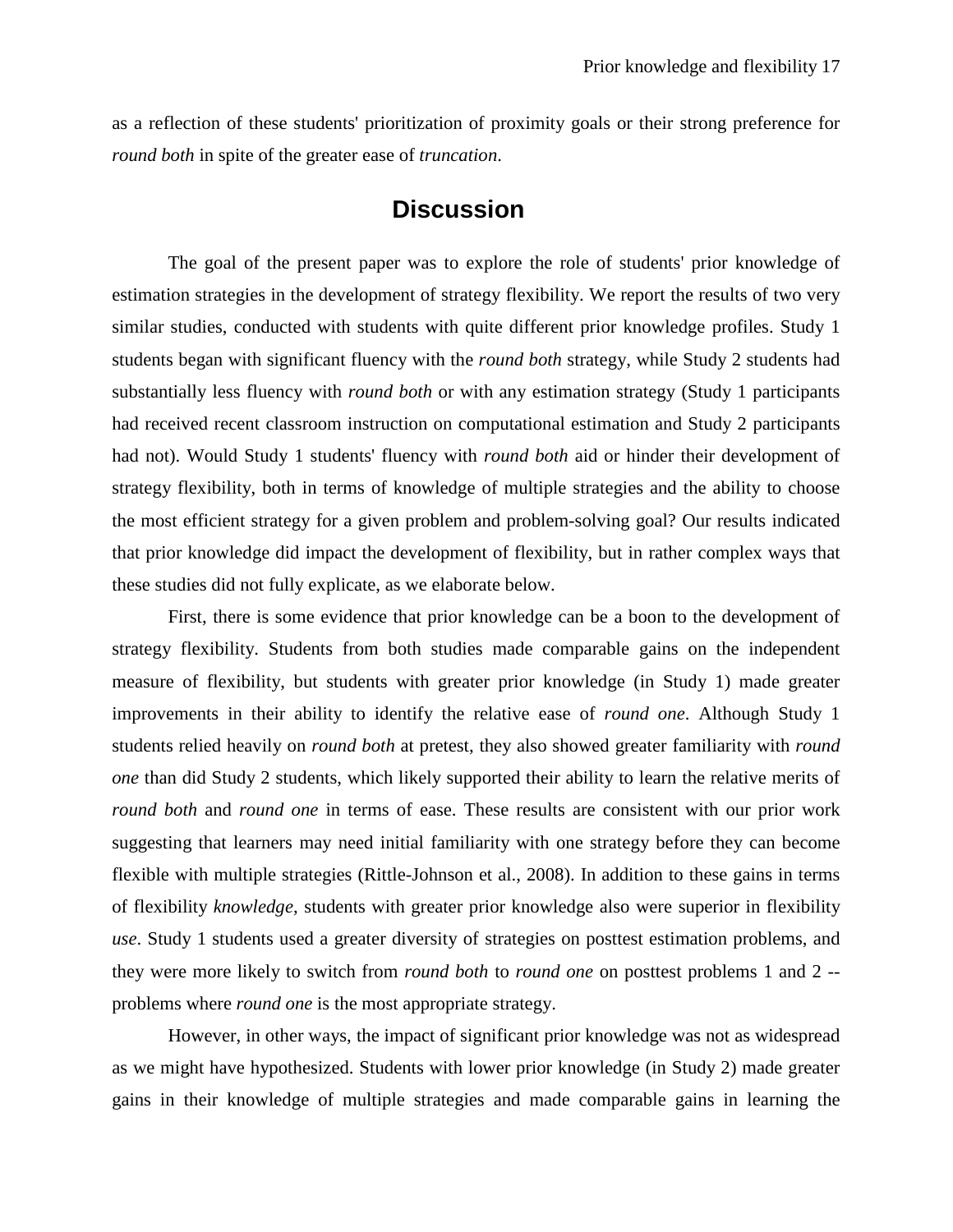relative merits of the *truncation* strategy in terms of ease and closeness. In addition, Study 2 students were more likely to switch strategies from *round both* to *truncation*, which we interpret as a choice to optimize strategies based on ease of computation.

One possible explanation of these findings is that Study 1 and Study 2 students were switching strategies for different reasons. Study 1 students, who began the study able to fluently execute *round both*, may have switched to *round one* because of the perception that *round one* yields a more proximal estimate. Study 1 students would not have been driven to switch strategies by the promise of an easier-to-compute estimation strategy, given their ability to quickly and easily use *round both*. In contrast, Study 2 students, who typically lacked fluency with *round both* (or any estimation strategy), may have been more attracted by the *truncation* strategy because it is very easy and fast to execute. Proximity was perhaps a secondary concern to these Study 2 students, who were likely more interested in learning and using strategies that they could implement easily. Thus *round one*, which is useful in that it gives a more proximal estimate on problems such as 1 and 2, might be less attractive. In addition, although *round one* can be easier to implement than *round both* (Star & Rittle-Johnson, in press)*,* it is only easier to implement on problems with multiplicands near 10. This more subtle choice to use round one on problems with multiplicands near 10 might have been too difficult for students with low prior knowledge.

These findings have important implications for the assessment of flexibility and for interventions designed to promote flexibility. First, our results underscore the value of including measures of both knowledge and use in assessing flexibility. Our prior work indicates that knowledge develops prior to use (Star & Rittle-Johnson, 2008), suggesting the importance of knowledge measures to tap emerging flexibility. Similarly, in the present study, our investigation of students' strategy use showed that Study 1 students (who began with greater prior knowledge of estimation strategies) used a limited repertoire of strategies for solving posttest problems, yet our independent flexibility measures indicated that these students did develop sophisticated knowledge about the relative ease and closeness of various estimation strategies that was not reflected in their strategy choices.

Second, when considering the role of prior knowledge in the development of strategy flexibility, there are intuitive explanations for how prior knowledge can help or can hinder learning. On the one hand, students with high prior knowledge may be reluctant to adopt new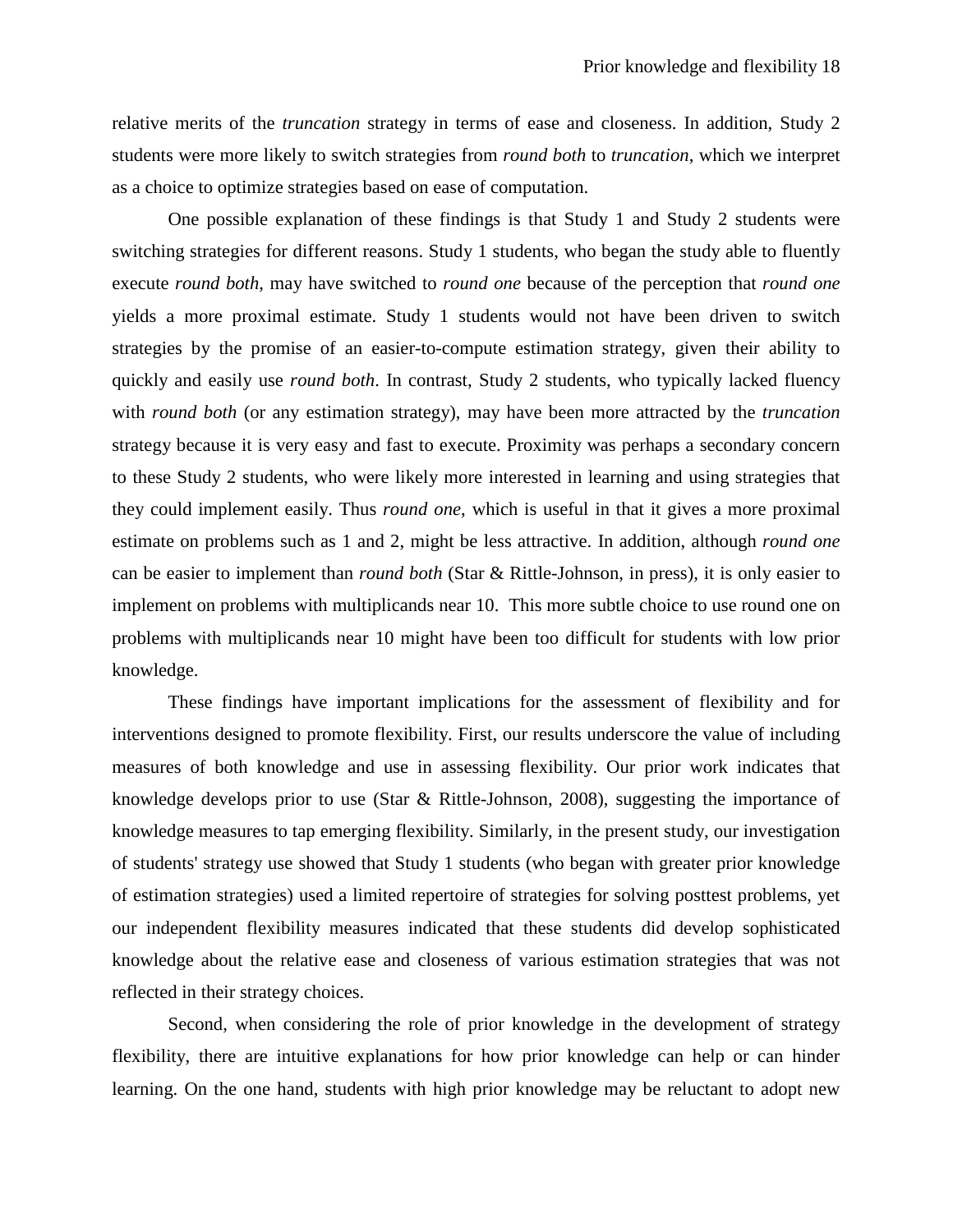strategies, given their fluency with (and likely preference for) a small set of known strategies. On the other hand, students with minimal prior knowledge may be overloaded by attempts to teach multiple strategies (and the pros and cons of each) at the onset of learning. Our results do not fall into one or the other side of this issue. Rather, an important take-away is that students' prior knowledge plays an important role in the development of strategy flexibility but in ways that are subtle and not completely understood. In particular, prior knowledge did not make students more or less willing to learn about or to adopt new strategies, but rather prior knowledge served as a filter through which students attend to or failed to attend to strategic information about problem solving methods. Study 1 students, who already possessed an easy-to-implement strategy for computing estimates, seemed driven to switch because of the proximity appeal of *round one*, while Study 2 students, who did not have an easily executable strategy at pretest, were attracted to the ease of execution offered by *truncation*.

In conclusion, our results indicate that prior knowledge plays an important but complex and nuanced role in the development of strategy flexibility. Flexibility can and should be an instructional goal for all students, but efforts to promote this outcome must carefully consider students' prior knowledge and the ways that such knowledge might promote or hinder students' knowledge of multiple strategies and their ability to select the most appropriate strategy for a given problem.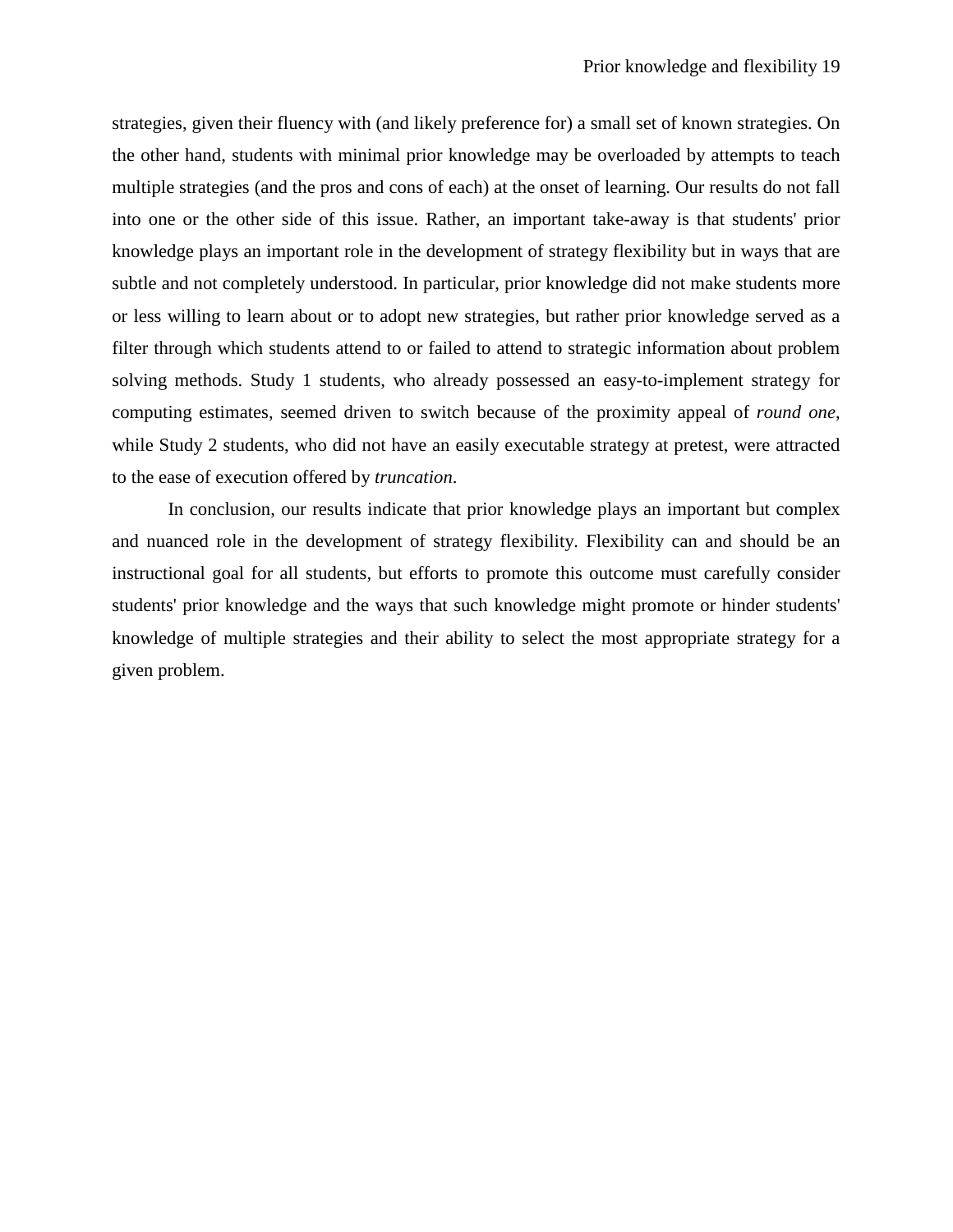## **References**

- Alibali, M. W. (1999). How children change their minds: Strategy change can be gradual or abrupt. *Developmental Psychology, 35*(1), 127-145.
- Beishuizen, M., van Putten, C. M., & van Mulken, F. (1997). Mental arithmetic and strategy use with indirect number problems up to one hundred. *Learning and Instruction, 7*(1), 87-106.
- Blöte, A. W., Klein, A. S., & Beishuizen, M. (2000). Mental computation and conceptual understanding. *Learning and Instruction, 10*, 221-247.
- Blöte, A. W., Van der Burg, E., & Klein, A. S. (2001). Students' flexibility in solving two-digit addition and subtraction problems: Instruction effects. *Journal of Educational Psychology, 93*, 627-638.
- Carpenter, T. P., Franke, M. L., Jacobs, V. R., Fennema, E., & Empson, S. B. (1998). A longitudinal study of invention and understanding in children's multidigit addition and subtraction. *Journal for Research in Mathematics Education, 29*(1), 3-20.
- Case, R., & Sowder, J. T. (1990). The development of computational estimation: A neo-Piagetian analysis. *Cognition and Instruction, 7*, 79-104.
- Dowker, A. (1997). Young children's addition estimates. *Mathematical Cognition, 3*, 141-154.
- Dowker, A. (1998). Individual differences in arithmetic development. In C. Donlan (Ed.), *The Development of Mathematics Skills* (pp. 275-302). London: Taylor and Francis.
- Dowker, A., Flood, A., Griffiths, H., Harriss, L., & Hook, L. (1996). Estimation strategies of four groups. *Mathematical Cognition, 2*(2), 113-135.
- Gentner, D., Loewenstein, J., & Hung, B. (2007). Comparison facilitates children's learning of names for parts. *Journal of Cognition and Development, 8*(3), 285-307.
- Gentner, D., Loewenstein, J., & Thompson, L. (2003). Learning and transfer: A general role for analogical encoding. *Journal of Educational Psychology, 95*(2), 393-405.
- Gick, M. L., & Holyoak, K. J. (1983). Schema induction and analogical transfer. *Cognitive Psychology, 15*(1), 1-38.

Hiebert, J., & Wearne, D. (1996). Instruction, understanding, and skill in multidigit addition and subtraction. *Cognition and Instruction, 14*(3), 251-283.

- Hope, J. A., & Sherrill, J. M. (1987). Characteristics of unskilled and skilled mental calculators. *Journal for Research in Mathematics Education, 18*(2), 98-111.
- Kotovsky, L., & Gentner, D. (1996). Comparison and categorization in the development of relational similarity. *Child Development, 67*(6), 2797-2822.
- LeFevre, J. A., Greenham, S. L., & Waheed, N. (1993). The development of procedural and conceptual knowledge in computational estimation. *Cognition and Instruction, 11*, 95-132.
- LeFevre, J. A., Smith-Chant, B., Hiscock, K., Daley, K. E., & Morris, J. (2003). Young adults' strategies in simple arithmetic: implications for the development of mathematical representation. In A. J. Baroody & A. Dowker (Eds.), *The Development of Arithmetic Concepts and Skills* (pp. 203-228). Mahwah, NJ: Lawrence Erlbaum.
- Lemaire, P., Lecacheur, M., & Farioli, F. (2000). Chiildren's strategy use in computational estimation. *Canadian Journal of Experimental Psychology, 54*(2), 141-148.
- Loewenstein, J., & Gentner, D. (2001). Spatial mapping in preschoolers: Close comparisons facilitate far mappings. *Journal of Cognition and Development, 2*(2), 189-219.
- Miller, P. H., & Seier, W. L. (1994). Strategy utilization deficiencies in children: When, where, and why. In H. W. Reese (Ed.), *Advances in child development and behavior* (Vol. 25, pp. 107-156). New York, NY: Academic Press.
- Namy, L. L., & Gentner, D. (2002). Making a silk purse out of two sows' ears: Young children's use of comparison in category learning. *Journal of Experimental Psychology: General, 131*(1), 5-15.
- National Research Council. (2001). *Adding it up: Helping children learn mathematics*. Washington, DC: National Academy Press.
- Resnick, L. B. (1980). The role of invention in the development of mathematical competence. In R. H. Kluwe & H. Spada (Eds.), *Developmental models of thinking* (pp. 213-244). New York: Academic Press.
- Resnick, L. B., & Ford, W. W. (1981). *The psychology of mathematics for instruction*. Hillsdale, NJ: Lawrence Erlbaum.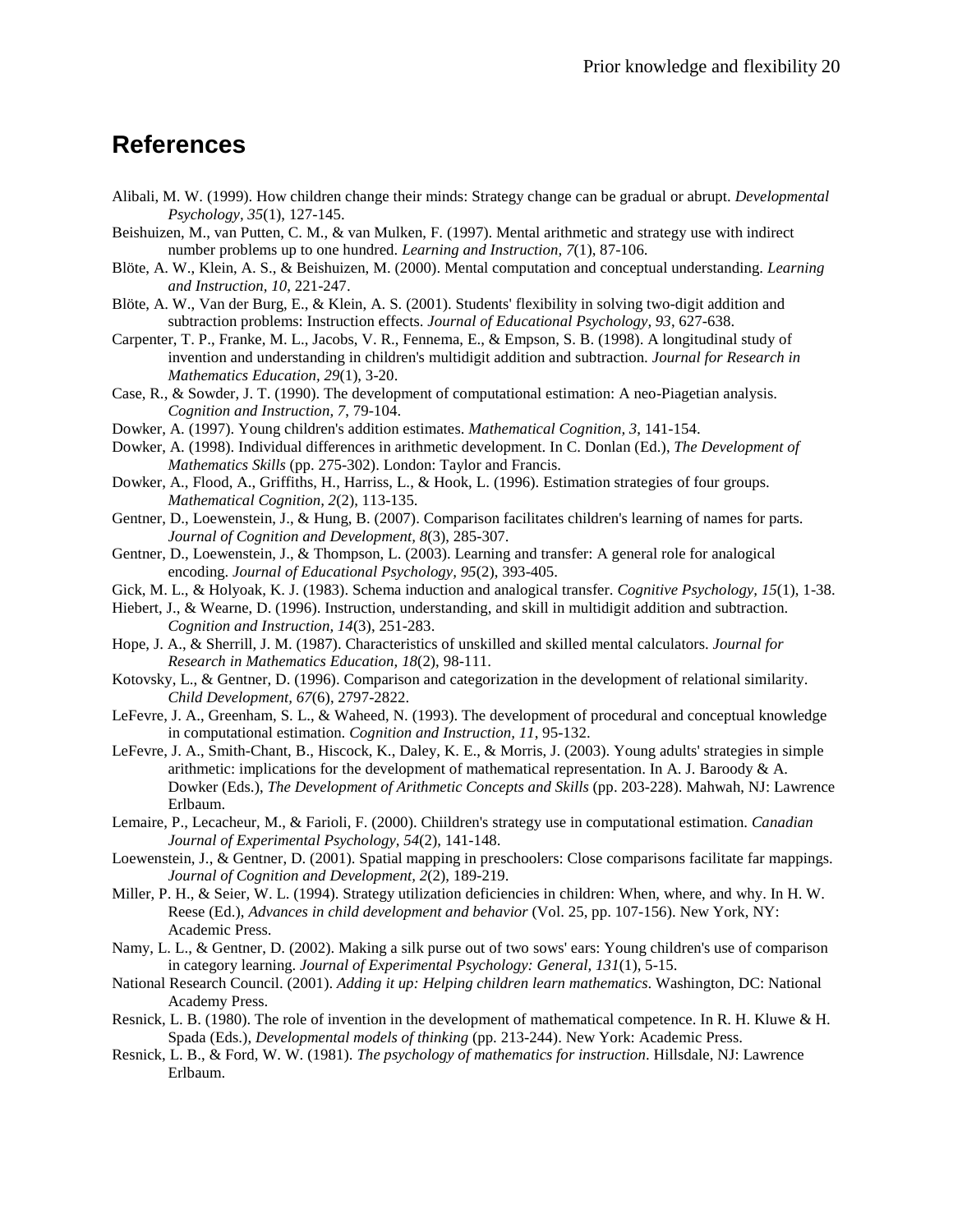- Reys, R. W., Bestgen, B., Rybolt, J. F., & Wyatt, J. W. (1980). *Identification and characterization of computational estimation processes used by in-school pupils and out-of-school adults* (No. ED 197963). Washington, DC: National Institute of Educationo. Document Number)
- Reys, R. W., Reys, B. J., Nohda, N., & Ishida, J. (1991). Computational estimation performance and strategies used by fifth- and eighth-grade Japanese students. *Journal for Research in Mathematics Education, 22*(1), 39-58.
- Reys, R. W., Rybolt, J. F., Bestgen, B. J., & Wyatt, J. W. (1982). Processes used by good computational estimators. *Journal for Research in Mathematics Education, 13*(3), 183-201.
- Rittle-Johnson, B., & Star, J. R. (2007). Does comparing solution methods facilitate conceptual and procedural knowledge? An experimental study on learning to solve equations. *Journal of Educational Psychology, 99*(3), 561-574.
- Rittle-Johnson, B., Star, J. R., & Durkin, K. (2008). The importance of familiarity when comparing examples: Influences on conceptual and procedural knowledge of equation solving. Manuscript under review.
- Rubenstein, R. N. (1985). Computational estimation and related mathematical skills. *Journal for Research in Mathematics Education, 16*, 106-119.
- Schwartz, D. L., & Bransford, J. D. (1998). A time for telling. *Cognition and Instruction, 16*(4), 475-522.
- Siegler, R. S. (1995). How does change occur: A microgenetic study of number conservation. *Cognitive Psychology, 28*(3), 225-273.
- Siegler, R. S. (1996). *Emerging minds: The process of change in children's thinking*. New York: Oxford University Press.
- Siegler, R. S., & Lemaire, P. (1997). Older and younger adults' strategy choices in multiplication: Testing predictions of ASCM using the choice/no-choice method. *Journal of Experimental Psychology: General, 126*(1), 71-92.
- Sowder, J. T. (1992). Estimation and related topics. In D. Grouws (Ed.), *Handbook of research on mathematics teaching and learning* (pp. 371-389). New York: Macmillan.
- Sowder, J. T., & Wheeler, M. M. (1989). The development of concepts and strategies used in computational estimation. *Journal for Research in Mathematics Education, 20*, 130-146.
- Star, J. R. (2005). Reconceptualizing procedural knowledge. *Journal for Research in Mathematics Education, 36*(5), 404-411.
- Star, J. R., & Rittle-Johnson, B. (2008). Flexibility in problem solving: The case of equation solving. *Learning and Instruction, 18*, 565-579.
- Star, J. R., & Rittle-Johnson, B. (in press). It pays to compare: An experimental study on computational estimation. *Journal of Experimental Child Psychology*.
- Star, J. R., & Seifert, C. (2006). The development of flexibility in equation solving. *Contemporary Educational Psychology, 31*(280-300).
- Sweller, J., van Merrienboer, J. J. G., & Paas, F. G. W. C. (1998). Cognitive architecture and instructional design. *Educational Psychology Review, 10*(3), 251-296.
- Verschaffel, L., Luwel, K., Torbeyns, J., & Van Dooren, W. (2007). Developing adaptive expertise: A feasible and valuable goal for (elementary) mathematics education? *Ciencias Psicologicas, 2007*(1), 27-35.
- Woodward, J., & Montague, M. (2002). Meeting the challenge of mathematics reform for students with LD. *The Journal of Special Education, 36*(2), 89-101.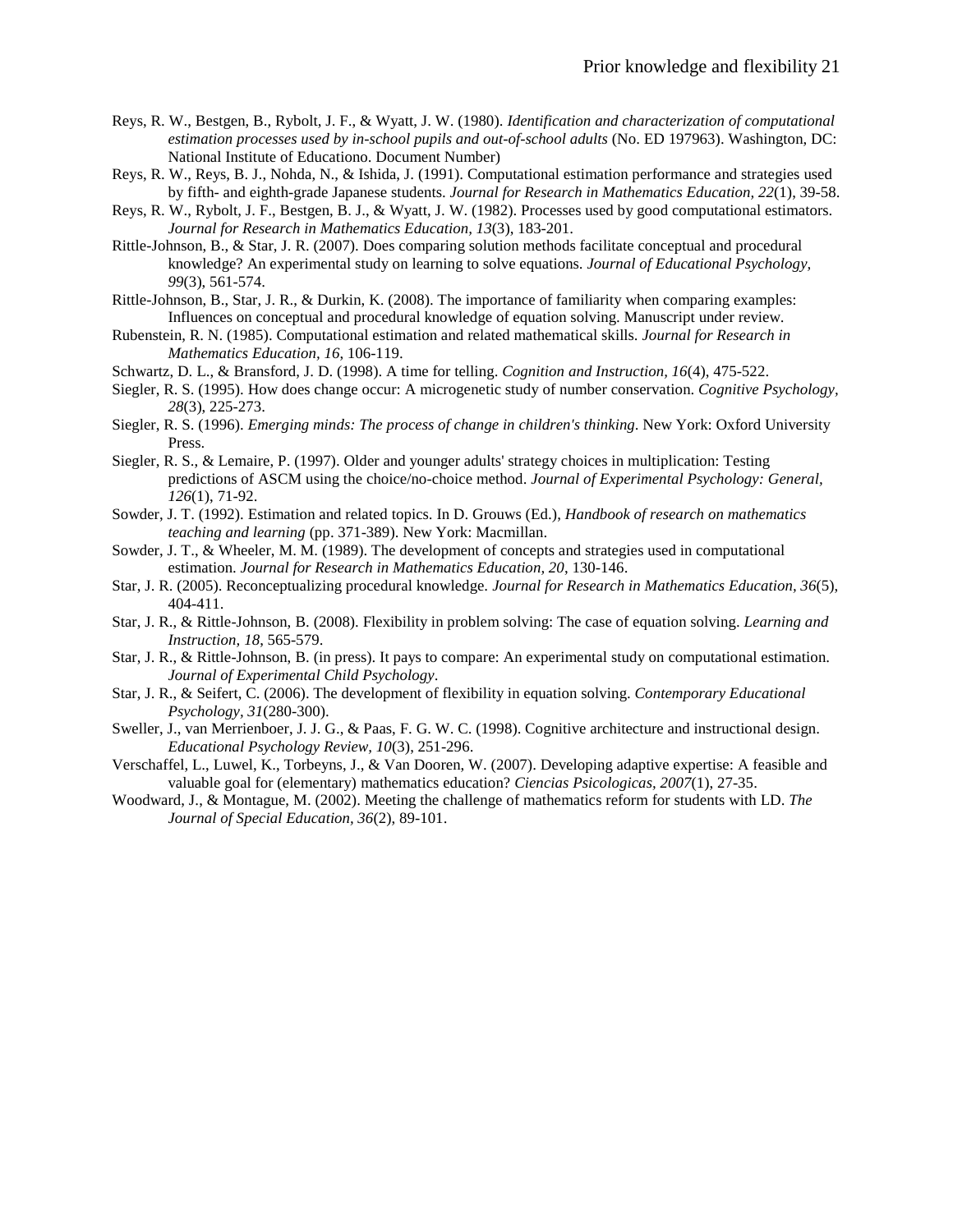| #              | Study 1 problem | Study 2 problem |
|----------------|-----------------|-----------------|
| 1              | 12 x 29         | $12 \times 24$  |
| $\overline{2}$ | 8 x 72          | 8 x 76          |
| 3              | 23 x 52         | 23 x 52         |
| 4              | 37 x 17         | 37 x 17         |
| 5              | 42 x 28         | 42 x 28         |
|                | 113 x 27        | 113 x 27        |

*Whole-Number Multiplication Procedural Knowledge Items, Studies 1 and 2*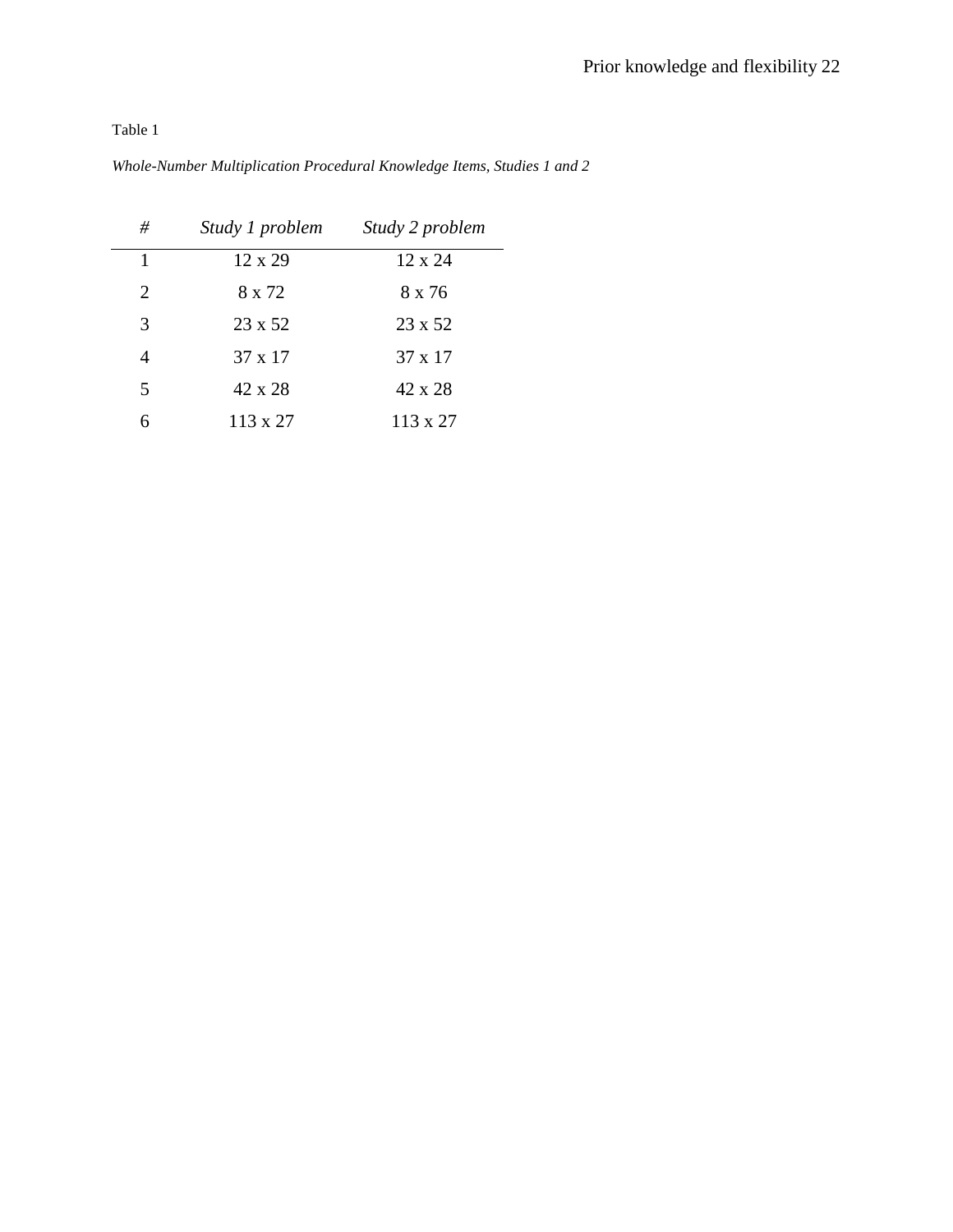|  |  |  | Sample Items for Assessing Procedural Knowledge, Flexibility, and Conceptual Knowledge |  |  |
|--|--|--|----------------------------------------------------------------------------------------|--|--|
|  |  |  |                                                                                        |  |  |
|  |  |  |                                                                                        |  |  |

| Problem Type                                                                                  | Sample Items                                                                |  |  |  |  |
|-----------------------------------------------------------------------------------------------|-----------------------------------------------------------------------------|--|--|--|--|
| I. Procedural Knowledge ( $\alpha_{\text{Study1}} = .64$ ; $\alpha_{\text{Study2}} = .88$ )   |                                                                             |  |  |  |  |
| a. Mental $(N = 3)$                                                                           | 12 x 34; 23 x 49                                                            |  |  |  |  |
| b. Familiar $(N = 6)$                                                                         | 12 x 24; 113 x 27                                                           |  |  |  |  |
| c. Transfer $(N = 6)$                                                                         | 1.19 x 2.39; $102 \div 9$                                                   |  |  |  |  |
| II. Flexibility ( $\alpha_{\text{Study1}} = .58$ ; $\alpha_{\text{Study2}} = .80$ )           |                                                                             |  |  |  |  |
| a. Recognize and evaluate                                                                     | Luther computes an estimate for $27 \times 39$ by rounding both numbers and |  |  |  |  |
| ease of use $(N = 2)$                                                                         | multiplying 30 x 40. Riley arrives at an estimate by rounding one           |  |  |  |  |
|                                                                                               | number, multiplying 27 x 40. Which way to estimate is easier?               |  |  |  |  |
| b. Knowledge of multiple                                                                      | Estimate 12 x 36 in 3 different ways                                        |  |  |  |  |
| strategies $(N = 2)$                                                                          |                                                                             |  |  |  |  |
| c. Recognize and evaluate                                                                     | Carmine computes an estimate for 9 x 48 by rounding both numbers and        |  |  |  |  |
| closeness of estimate                                                                         | multiplying 10 x 50. Radika arrives at an estimate by rounding one          |  |  |  |  |
| $(N = 4$ [Study 1] or 5 [Study                                                                | number, multiplying 10 x 48. Without calculating the exact value, which     |  |  |  |  |
| 2]                                                                                            | estimate is closer to the exact value?                                      |  |  |  |  |
| III. Conceptual Knowledge ( $\alpha_{\text{Study1}} = .53$ ; $\alpha_{\text{Study2}} = .62$ ) |                                                                             |  |  |  |  |
| $(N = 10)$                                                                                    | Rate each definition of estimation as not so good, kind of good, or very    |  |  |  |  |
|                                                                                               | good: "Estimation is making math problems easy and quick," [kind of         |  |  |  |  |
|                                                                                               | good] "Estimation is guessing," [not so good] "Estimation is using easier   |  |  |  |  |
|                                                                                               | numbers and getting close to the true value." [very good]                   |  |  |  |  |
|                                                                                               |                                                                             |  |  |  |  |
|                                                                                               | Kim and Ahmad were asked to estimate 81 x 15. Kim estimated 80 x 10         |  |  |  |  |
|                                                                                               | $= 800$ ; Ahmad estimated 80 x 20 = 1600. Is Kim's answer (800) an OK       |  |  |  |  |
|                                                                                               | estimate? Is Ahmad's answer (1600) an OK estimate?                          |  |  |  |  |
|                                                                                               |                                                                             |  |  |  |  |
|                                                                                               | Will rounding one number always give you a closer estimate than             |  |  |  |  |
|                                                                                               | rounding both numbers? Explain your answer.                                 |  |  |  |  |

*Note*: Cronbach's alpha is reported for posttest in both studies.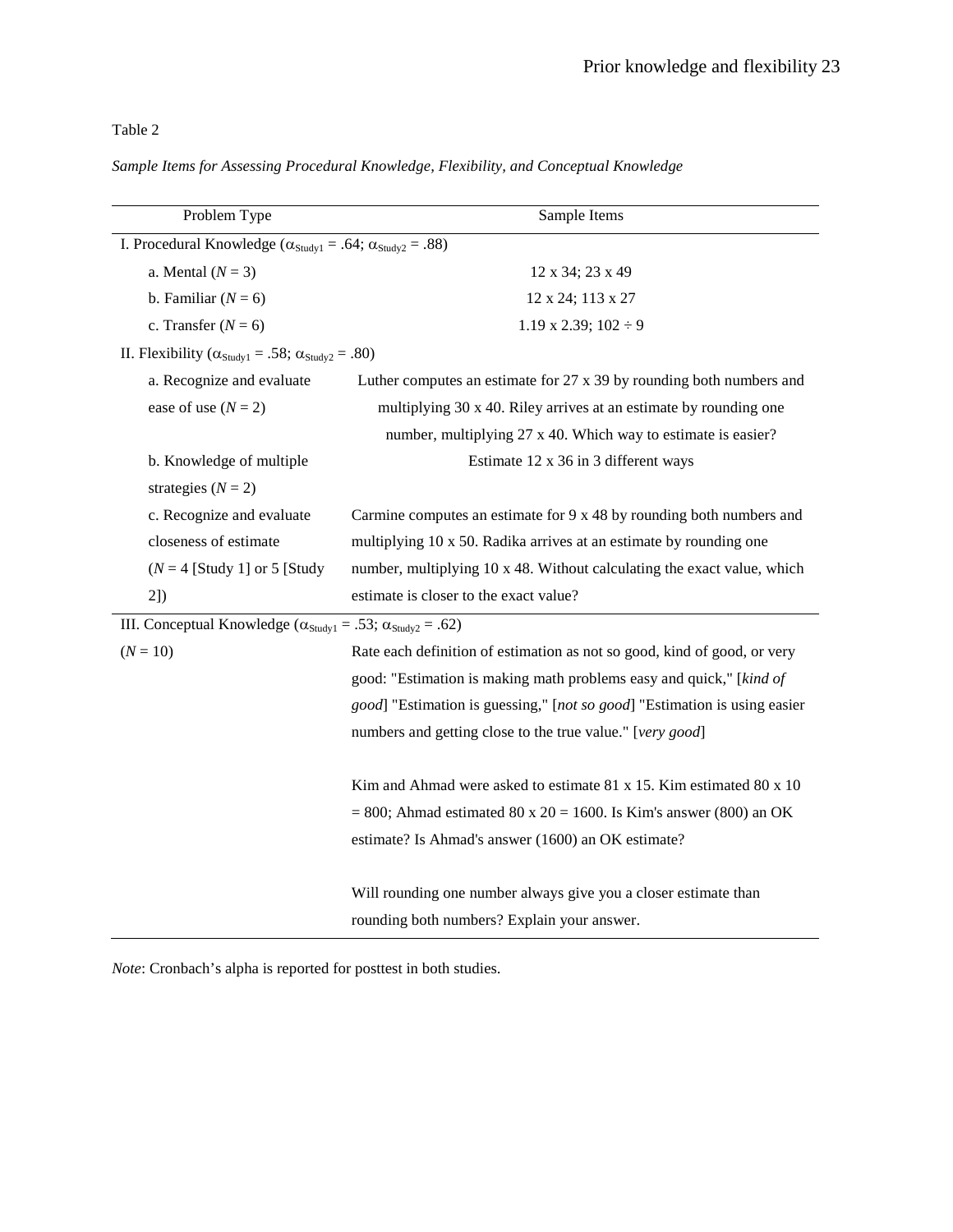| Knowledge Type | Study 1          |           |          |     |                  | Study 2       |                  |           |          |           |                  |     |
|----------------|------------------|-----------|----------|-----|------------------|---------------|------------------|-----------|----------|-----------|------------------|-----|
|                | Pretest          |           | Posttest |     |                  | Pre/Post Gain | Pretest          |           | Posttest |           | Pre/Post Gain    |     |
|                | $\boldsymbol{M}$ | <b>SD</b> | M        | SD  | $\boldsymbol{M}$ | <b>SD</b>     | $\boldsymbol{M}$ | <b>SD</b> | M        | <b>SD</b> | $\boldsymbol{M}$ | SD  |
| Procedural     | .77              | .23       | .85      | .14 | .08              | .18           | $.30**$          | .31       | $.68**$  | .24       | $.37**$          | .23 |
| Flexibility    | .73              | .22       | .90      | .12 | .16              | .22           | $.46**$          | .26       | $.68**$  | .25       | .21              | .22 |
| Multiple ways  | .75              | .30       | .92      | .14 | .18              | .30           | $.24**$          | .29       | $.62**$  | .27       | $.38**$          | .31 |
| Closeness      | .77              | .22       | .87      | .18 | .10              | .25           | $.56**$          | .32       | $.69**$  | .30       | .12              | .29 |
| Ease           | .62              | .44       | .88      | .25 | .27              | .48           | .58              | .40       | $.72**$  | .40       | $.14^{\tau}$     | .47 |
| Conceptual     | .48              | .14       | .57      | .15 | .08              | .13           | $.35**$          | .15       | $.47**$  | .17       | $.12^{\tau}$     | .16 |

*Proportion Correct on Each Outcome Measure in Studies 1 and 2*

*Note*: Scores for Study 1 and Study 2 participants compared using independent sample t-tests, not assuming equal variance. Note that the assessments were very similar, but not identical, so statistical comparisons must be interpreted with some caution.

\*\* $p < .001,$ <sup> $\tau$ </sup> $p < .10$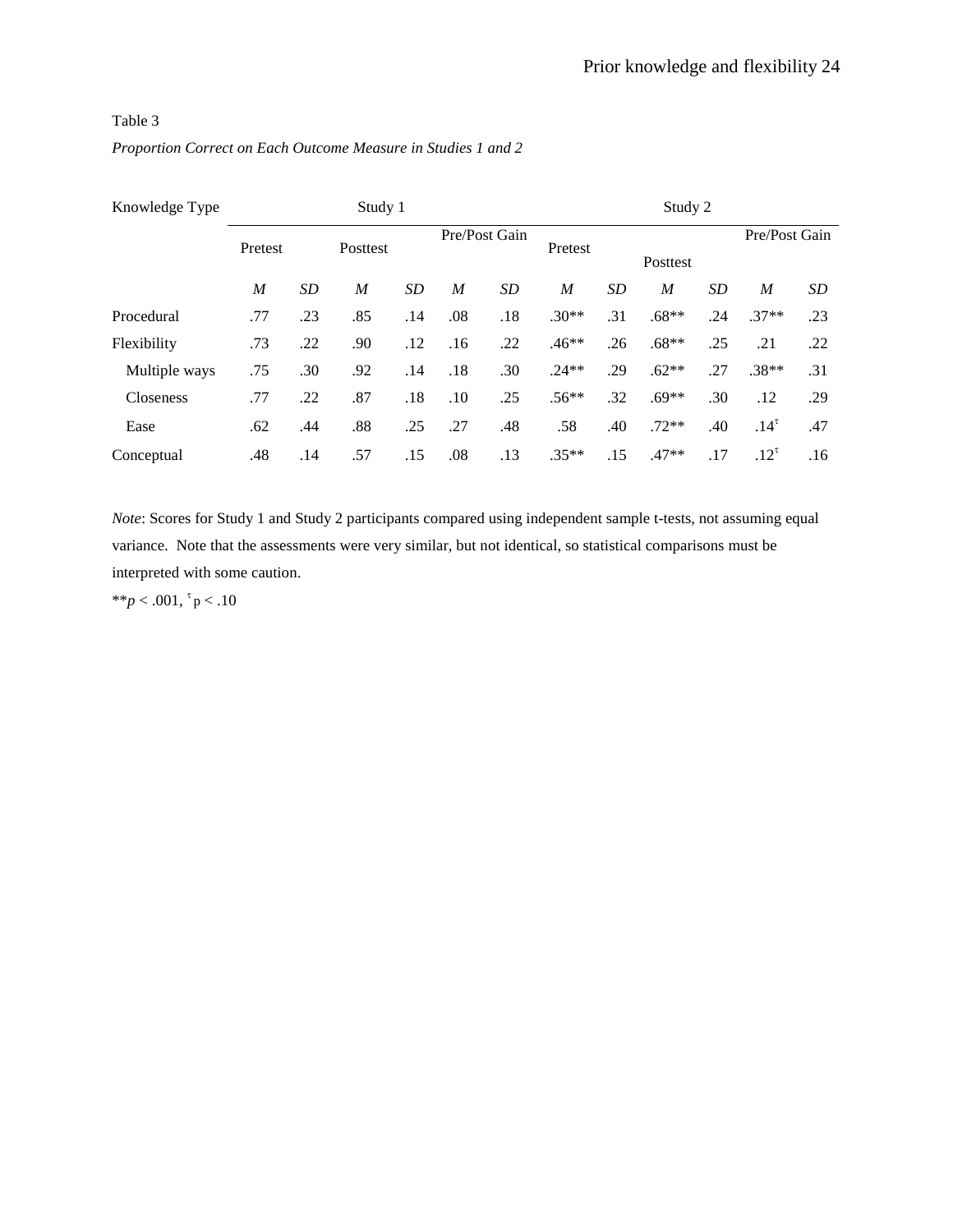*Strategy Use on Whole-Number Multiplication Procedural Knowledge Items (Percentage of Participants), by Study*

|                                                                                    | Study 1 | Study 2 |
|------------------------------------------------------------------------------------|---------|---------|
| Pretest strategy use <sup>a</sup>                                                  |         |         |
| Used round both on at least one problem                                            | 92      | 49      |
| Used <i>round one</i> on at least one problem                                      | 38      | 11      |
| Used <i>truncation</i> on at least one problem                                     | 14      | 13      |
| Posttest strategy use <sup>b</sup>                                                 |         |         |
| Used <i>round both</i> on at least one problem                                     | 100     | 77      |
| Used <i>round one</i> on at least one problem                                      | 51      | 17      |
| Used <i>truncation</i> on at least one problem                                     | 5       | 23      |
| Switching to more efficient strategies <sup>c,a</sup>                              |         |         |
| Switched from <i>round both</i> to <i>round one</i> on problem 1 and/or 2          | 25      | 5       |
| Switched from <i>round both</i> to <i>truncation</i> on problems 3, 4, 5, and/or 6 | 3       | 19      |

<sup>a</sup> The difference between Study 1 and Study 2 in students' usage of strategies at pretest was marginally significant,  $\chi^2$  (2, *N* = 208) = 5.94, *p* = .051.

<sup>b</sup> The difference between Study 1 and Study 2 in students' usage of strategies at posttest was significant,  $\chi^2$  (2, *N* = 285) = 23.2, *p* < .001.

<sup>c</sup> Students in Study 1 and Study exhibited significantly different profiles of strategy switching,  $\chi^2$  (2, *N* =  $56$ ) = 23.0, *p* < .001.

<sup>d</sup>Of those students who used *round both* on at least one pretest problem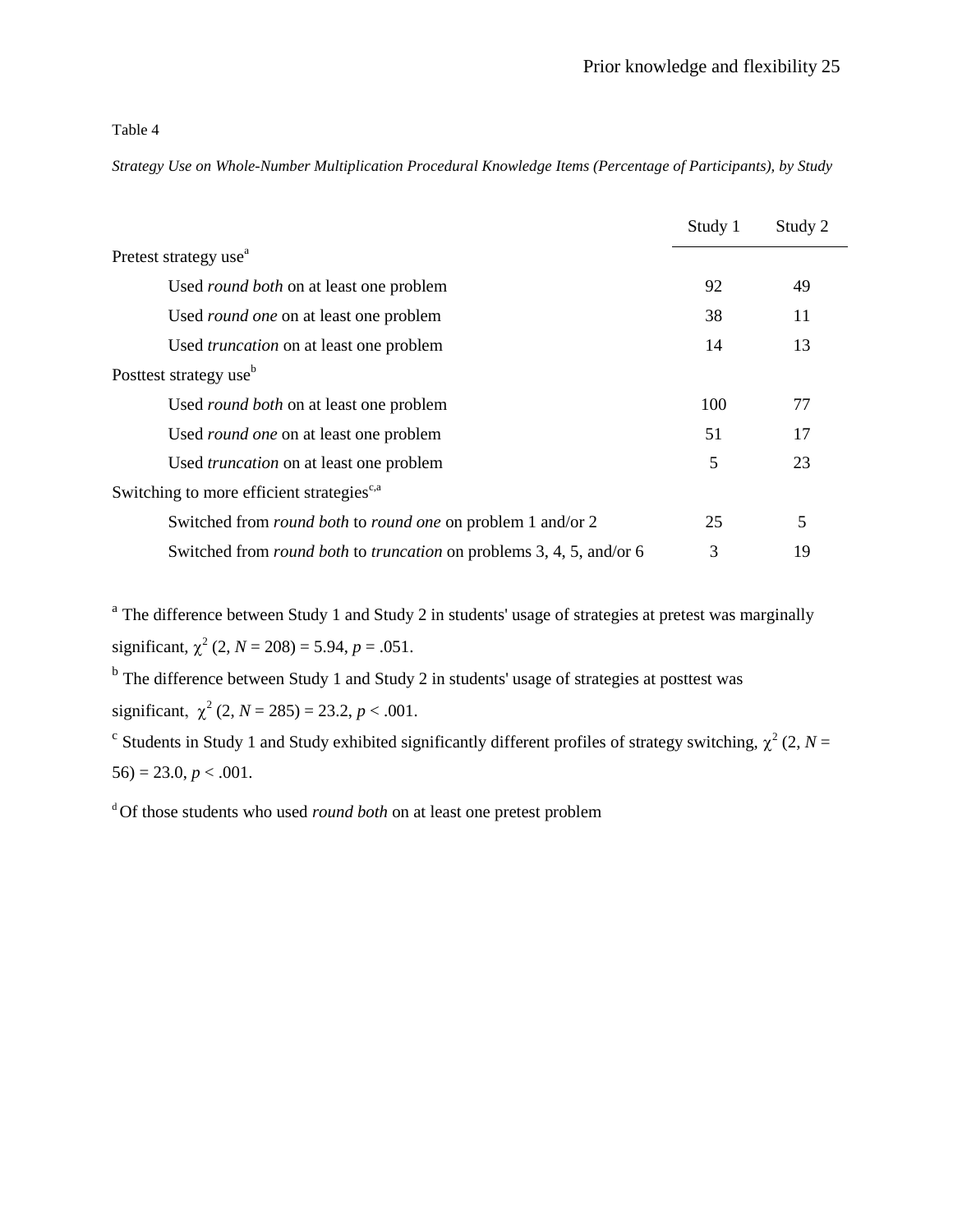Figure Captions

*Figure 1*. Sample packet page for A) the compare condition and B) the sequential condition.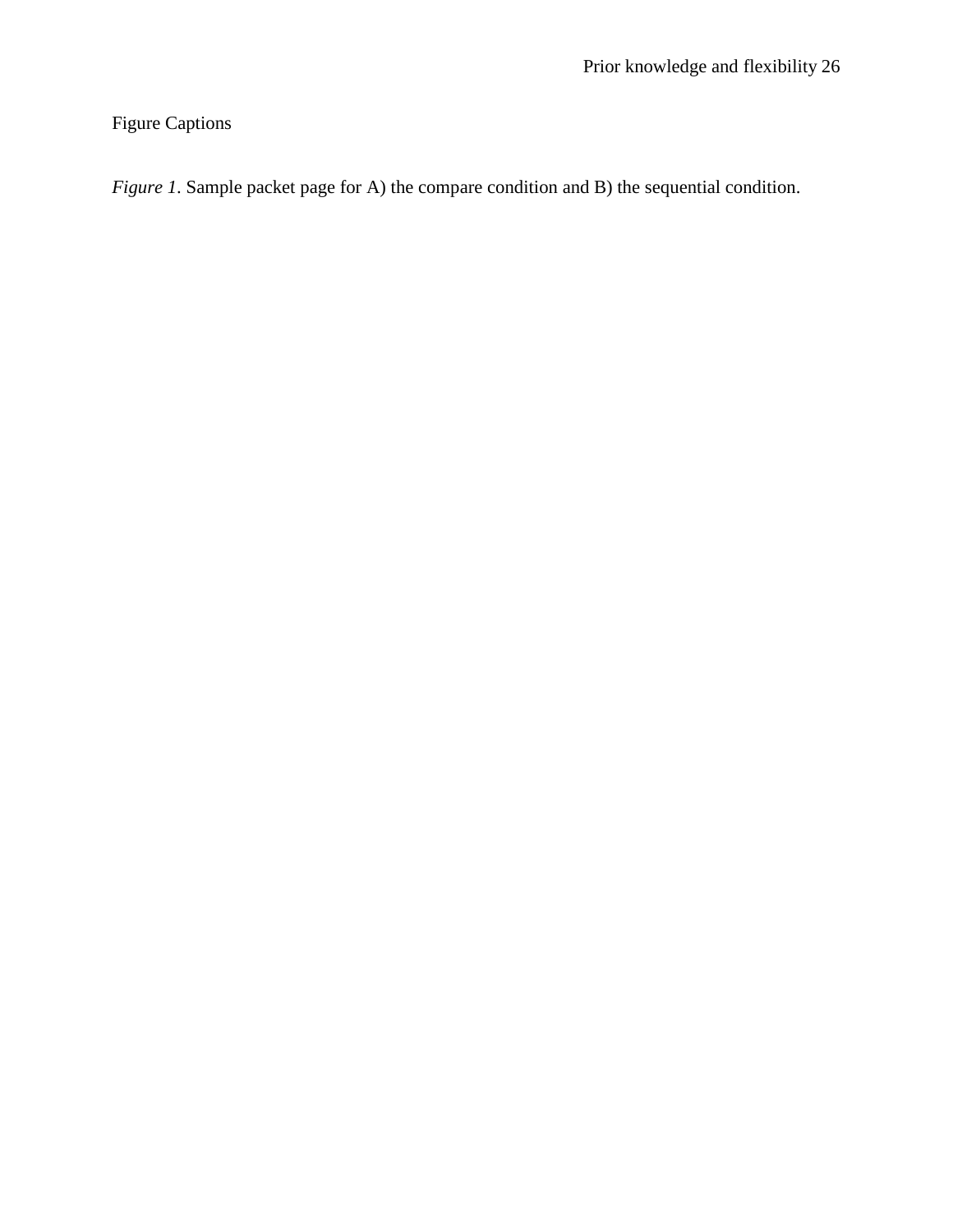Figure 1

### A. Compare condition

About how much is 27 \* 43?

| Allie's way:                                                                  | Claire's way:                                      |
|-------------------------------------------------------------------------------|----------------------------------------------------|
| $27 * 43$                                                                     | $27 * 43$                                          |
| My estimate is 800.                                                           | My estimate is 1200.                               |
| I covered up the ones digits and then<br>multiplied the tens digit like this: | I rounded both numbers.                            |
| $2 \cdot 4 = 8$                                                               | I rounded 27 up to 30.<br>I rounded 43 down to 40. |
| Then I added two zeros because I covered<br>up two digits and got 800.        | Then I multiplied $30 * 40$ and got 1200.          |

3. How is Allie's way similar to Claire's way?

4a. Use Allie's way to estimate  $21 \times 43$ .

4b. Would Claire's way give a different estimate for  $21 \times 43$  than Allie's way?